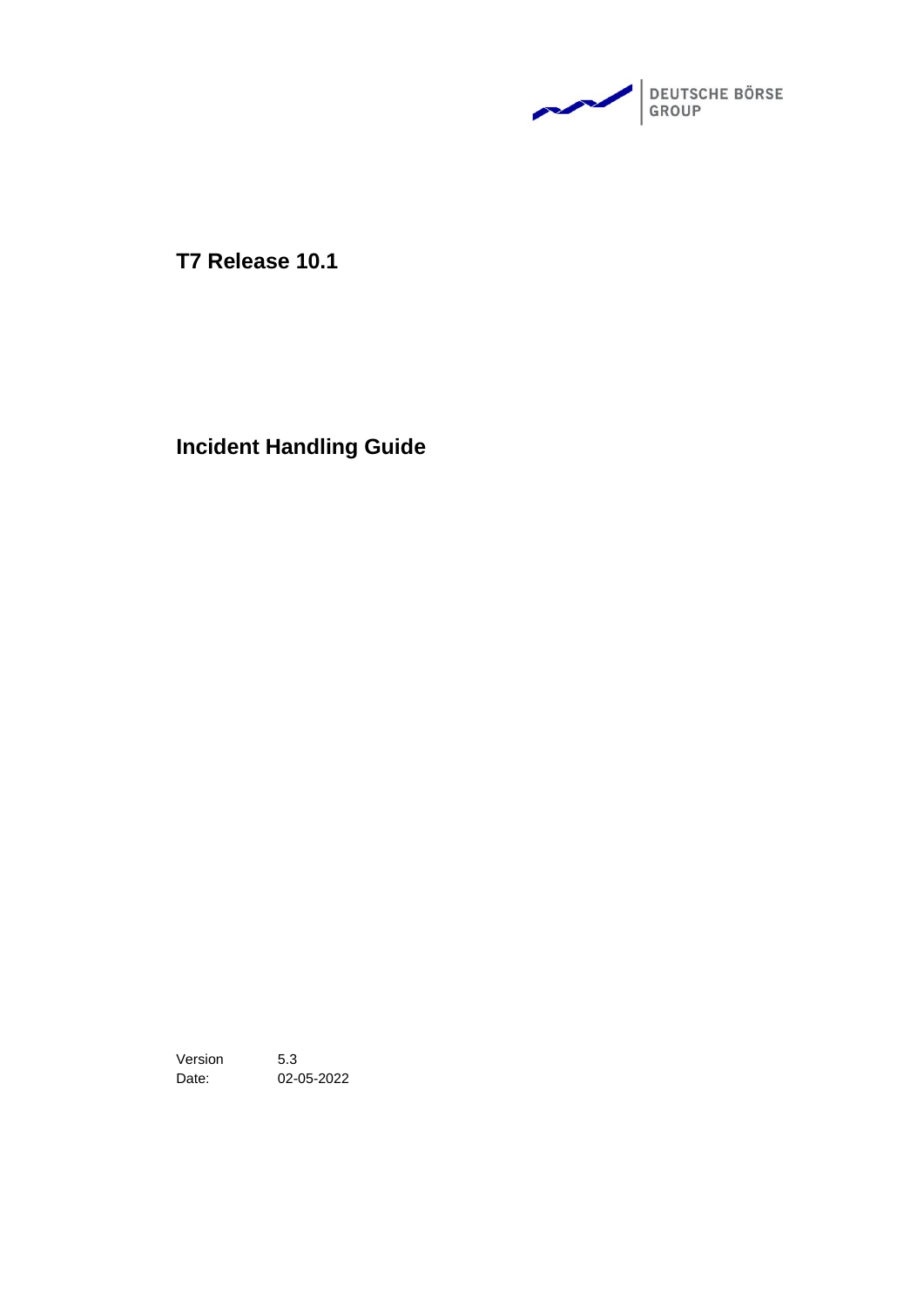© 2022 Copyright by Deutsche Börse AG ("DBAG"). All rights reserved.

All intellectual property, proprietary and other rights and interests in this publication and the subject matter of this publication are owned by DBAG, other entities of Deutsche Börse Group or used under license from their respective owner. This includes, but is not limited to, registered designs and copyrights as well as trademark and service mark rights. Methods and devices described in this publication may be subject to patents or patent applications by entities of Deutsche Börse Group.

Specifically, the following trademarks and service marks are owned by entities of Deutsche Börse Group: 1585®; A7®; Buxl®; C7®; CDAX®; CEF®; CEF alpha®; CEF ultra®; CFF®; Classic All Share®; Clearstream®; CX®; D7®; DAX®; DAXglobal®; DAXplus®; DB1 Ventures®; DBIX Deutsche Börse India Index®, Deutsche Börse®; Deutsche Börse Capital Markets Partner®, Deutsche Börse Commodities®; Deutsche Börse Venture Network®; Deutsches Eigenkapitalforum®; DivDAX®; eb.rexx®; eb.rexX Jumbo Pfandbriefe®; ERS®; eTriParty®; Eurex®; Eurex Bonds®; Eurex Clearing Prisma®; Eurex Improve®; Eurex Repo®; Euro GC®; ExServes®; EXTF®; F7®; FDAX®; FWB®; GC Pooling®; GCPI®; GEX®; Global Emission Markets Access – GEMA®; HDAX®; iNAV®; L-DAX®; LMDAX®; L-SDAX®; L-TecDAX®; M7®; MDAX®; N7®; ODAX®; ÖkoDAX®;PROPRIS®; REX®; RX REIT Index®; Scale®; SCHATZ-FUTURE®; SDAX®; ShortDAX®; StatistiX®; Strategy Wizard®; T7®; TecDAX®; Technology All Share®; TRICE®; USD GC Pooling®; VDAX®; VDAX-NEW®; Vestima®; Xcreen®, Xemac®; Xentric®, Xetra®; Xetra-Gold®; Xpect®; Xpider®; XTF®; XTF Exchange Traded Funds®; We make markets work®.

The following trademarks and service marks are used by Deutsche Börse Group under license and are property of their respective owners:

- All MSCI indexes are service marks and the exclusive property of MSCI Barra.
- ATX®, CECE® and RDX® are registered trademarks of Vienna Stock Exchange AG.
- SLI®, SMI® and SMIM® are registered trademarks of SIX Swiss Exchange AG.
- The STOXX® indexes, the data included therein, and the trademarks used in the index names are the intellectual property of STOXX Limited and/or its licensors. Eurex derivatives based on the STOXX® indexes are in no way sponsored, endorsed, sold or promoted by STOXX and its licensors and neither STOXX nor its licensors shall have any liability with respect thereto.
- STOXX iSTUDIO® is a registered trademark of STOXX Ltd., Zug, Switzerland.
- "Bloomberg®" and the respective Bloomberg Commodity Indexes are service marks of Bloomberg Finance L.P. and its affiliates, including Bloomberg Index Services Limited ("BISL"), the administrator of the index (collectively, "Bloomberg") and have been licensed for use for certain purposes by Eurex.
- PCS® and Property Claim Services® are registered trademarks of ISO Services, Inc.
- Korea Exchange, KRX, KOSPI and KOSPI 200 are registered trademarks of Korea Exchange Inc.
- TRADEGATE® is a registered trademark of Tradegate AG Wertpapierhandelsbank.
- EEX® is a registered trademark of European Energy Exchange AG.
- Flexible is better.® is a registered trademark of Axioma, Inc.

The trademarks listed above do not represent a complete list. Information contained in this publication may be erroneous and/or untimely. All descriptions, examples and calculations contained in this publication are for illustrative purposes only and may be changed without further notice. Neither DBAG nor any entity of Deutsche Börse Group makes any express or implied representations or warranties regarding the information contained herein. This includes without limitation any implied warranty of the information's merchantability or fitness for any particular purpose and any warranty with respect to the accuracy, correctness, quality, completeness or timeliness of the information.

Neither DBAG nor any entity of Deutsche Börse Group shall be responsible or liable for any third party's use of any information contained in this publication under any circumstances. The information contained in this publication is not offered as and does not constitute investment advice, legal or tax advice, an offer or solicitation to sell or purchase any type of financial instrument.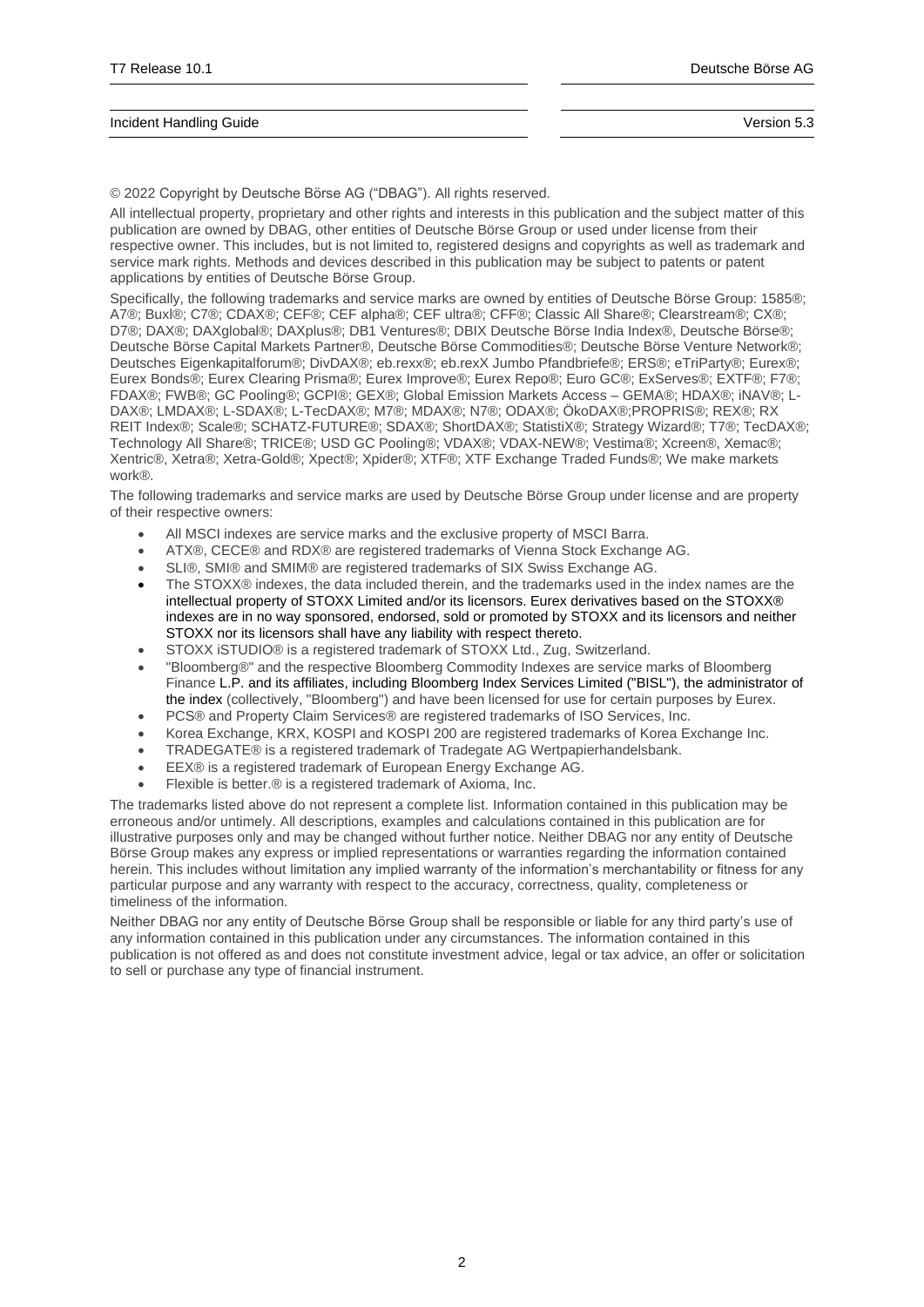# **Content**

| 1. Introduction                                                                                         | 6  |  |  |  |
|---------------------------------------------------------------------------------------------------------|----|--|--|--|
| Content of this document<br>1.1                                                                         |    |  |  |  |
| 1.2 Usage Notes                                                                                         |    |  |  |  |
| 1.3 Further reading                                                                                     | 6  |  |  |  |
| 2. Concepts                                                                                             | 7  |  |  |  |
| 3. Scenarios                                                                                            | 9  |  |  |  |
| 3.1 Low Frequency Gateway Failure                                                                       | 9  |  |  |  |
| 3.1.1 ETI Interface                                                                                     | 10 |  |  |  |
| 3.1.2 Market Data - Enhanced Orderbook Interface (EOBI)                                                 | 10 |  |  |  |
| 3.1.3 Market Data - Enhanced Market Data Interface (EMDI)                                               | 10 |  |  |  |
| 3.1.4 GUI                                                                                               | 10 |  |  |  |
| 3.1.5 Best Practice                                                                                     | 10 |  |  |  |
| 3.2 Low Frequency Gateway losing connection to a combined Partition-Specific<br>Gateway/Matching Engine | 10 |  |  |  |
| 3.2.1 ETI Interface                                                                                     | 11 |  |  |  |
| 3.2.2 Market Data - Enhanced Orderbook Interface (EOBI)                                                 | 11 |  |  |  |
| 3.2.3 Market Data - Enhanced Market Data Interface (EMDI)                                               | 11 |  |  |  |
| 3.2.4 GUI                                                                                               | 11 |  |  |  |
| 3.2.5 Best Practice                                                                                     | 11 |  |  |  |
| 3.3 Stalled Gateway                                                                                     | 11 |  |  |  |
| 3.3.1 ETI Interface                                                                                     | 12 |  |  |  |
| 3.3.2 Market Data - Enhanced Orderbook Interface (EOBI)                                                 | 12 |  |  |  |
| 3.3.3 Market Data - Enhanced Market Data Interface (EMDI)                                               | 12 |  |  |  |
| 3.3.4 GUI                                                                                               | 12 |  |  |  |
| 3.3.5 Best Practice                                                                                     | 12 |  |  |  |
| 3.4 Matching Engine failover                                                                            | 12 |  |  |  |
| 3.4.1 ETI Interface                                                                                     | 12 |  |  |  |
| 3.4.2 Market Data-Enhanced Orderbook Interface (EOBI)                                                   | 13 |  |  |  |
| 3.4.3 Market Data - Enhanced Market Data Interface (EMDI)                                               | 13 |  |  |  |
| 3.4.4 GUI                                                                                               | 13 |  |  |  |
| 3.4.5 Best Practice                                                                                     | 13 |  |  |  |
| Combined PS Gateway/Matching Engine failover<br>3.5                                                     | 14 |  |  |  |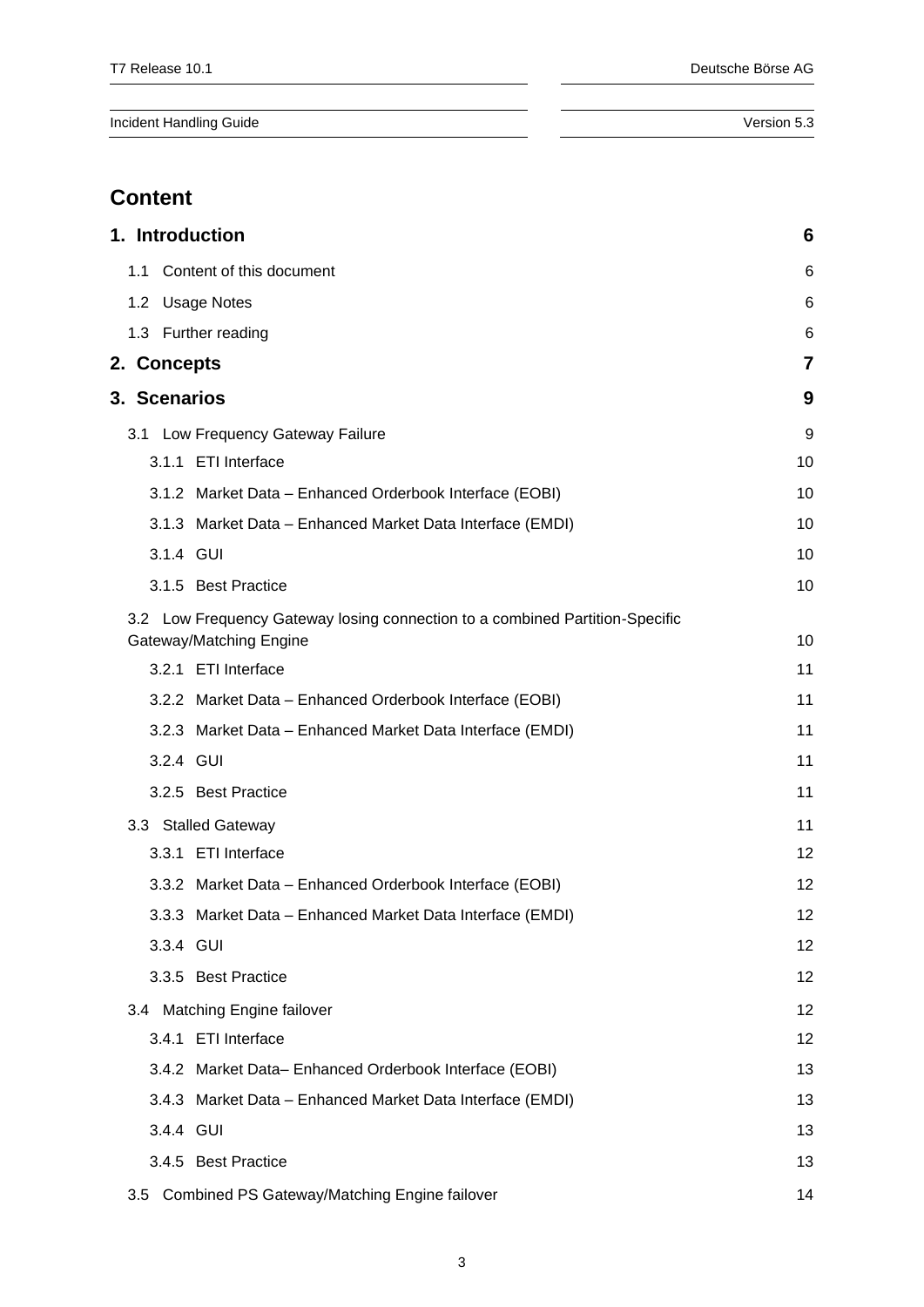**Incident Handling Guide** Version 5.3 3.5.1 [ETI Interface](#page-13-1) 14 3.5.2 Market Data– [Enhanced Orderbook Interface \(EOBI\)](#page-14-0) 15 3.5.3 Market Data – [Enhanced Market Data Interface \(EMDI\)](#page-14-1) 15 [3.5.4](#page-14-2) GUI 15 3.5.5 [Best Practice](#page-14-3) 15 3.6 [Matching Engine Processing Delay](#page-15-0) 16 3.6.1 [Order Entry \(ETI\)](#page-15-1) 16 3.6.2 Market Data – [Enhanced Orderbook Interface \(EOBI\)](#page-15-2) 16 3.6.3 Market Data – [Enhanced Market Data Interface \(EMDI\)](#page-15-3) 16  $3.6.4$  GUI 16 3.6.5 [Best Practice](#page-15-5) 16 3.7 [Fusebox Limit Breach](#page-16-0) 17

|                                                           | 3.6 Matching Engine Processing Delay                            | 16 |  |  |  |
|-----------------------------------------------------------|-----------------------------------------------------------------|----|--|--|--|
|                                                           | 3.6.1 Order Entry (ETI)                                         |    |  |  |  |
|                                                           | 3.6.2 Market Data - Enhanced Orderbook Interface (EOBI)         | 16 |  |  |  |
| 3.6.3 Market Data - Enhanced Market Data Interface (EMDI) |                                                                 |    |  |  |  |
| 3.6.4 GUI                                                 |                                                                 | 16 |  |  |  |
|                                                           | 3.6.5 Best Practice                                             | 16 |  |  |  |
|                                                           | 3.7 Fusebox Limit Breach                                        | 17 |  |  |  |
|                                                           | 3.7.1 Order Entry (ETI)                                         | 17 |  |  |  |
|                                                           | 3.7.2 Market Data - Enhanced Orderbook Interface (EOBI)         | 17 |  |  |  |
|                                                           | 3.7.3 Market Data - Enhanced Market Data Interface (EMDI)       | 17 |  |  |  |
| 3.7.4 GUI                                                 |                                                                 | 17 |  |  |  |
|                                                           | 3.7.5 Best Practice                                             | 17 |  |  |  |
|                                                           | 3.8 Market Data Failover - MDI, EMDI and EOBI                   | 18 |  |  |  |
|                                                           | 3.8.1 Order Entry (ETI)                                         | 18 |  |  |  |
|                                                           | 3.8.2 Market Data - Enhanced Orderbook Interface (EOBI)         | 18 |  |  |  |
|                                                           | 3.8.3 Market Data - Market Data Interface (MDI)                 | 18 |  |  |  |
|                                                           | 3.8.4 Market Data - Enhanced Market Data Interface (EMDI)       | 18 |  |  |  |
| 3.8.5 GUI                                                 |                                                                 | 18 |  |  |  |
|                                                           | 3.9 Persistency layer failover                                  | 19 |  |  |  |
|                                                           | 3.10 Central component failure                                  | 19 |  |  |  |
|                                                           | 3.10.1 Matching Engine or Combined PS Gateway/Matching Engine   | 20 |  |  |  |
|                                                           | 3.10.2 Market Data - Enhanced Orderbook Interface (EOBI)        | 20 |  |  |  |
|                                                           | 3.10.3 Market Data - Enhanced Market Data Interface (MDI, EMDI) | 20 |  |  |  |
| 3.10.4 GUI                                                |                                                                 | 20 |  |  |  |
|                                                           | 3.10.5 Best Practice                                            | 20 |  |  |  |
|                                                           | 3.11 T7 Entry Service failover and failure                      | 21 |  |  |  |
|                                                           | 3.11.1 Order Entry (ETI)<br>21                                  |    |  |  |  |

3.11.2 Market Data – [Enhanced Orderbook Interface \(EOBI\)](#page-21-0) 22 3.11.3 Market Data – [Enhanced Market Data Interface \(EMDI\)](#page-21-1) 22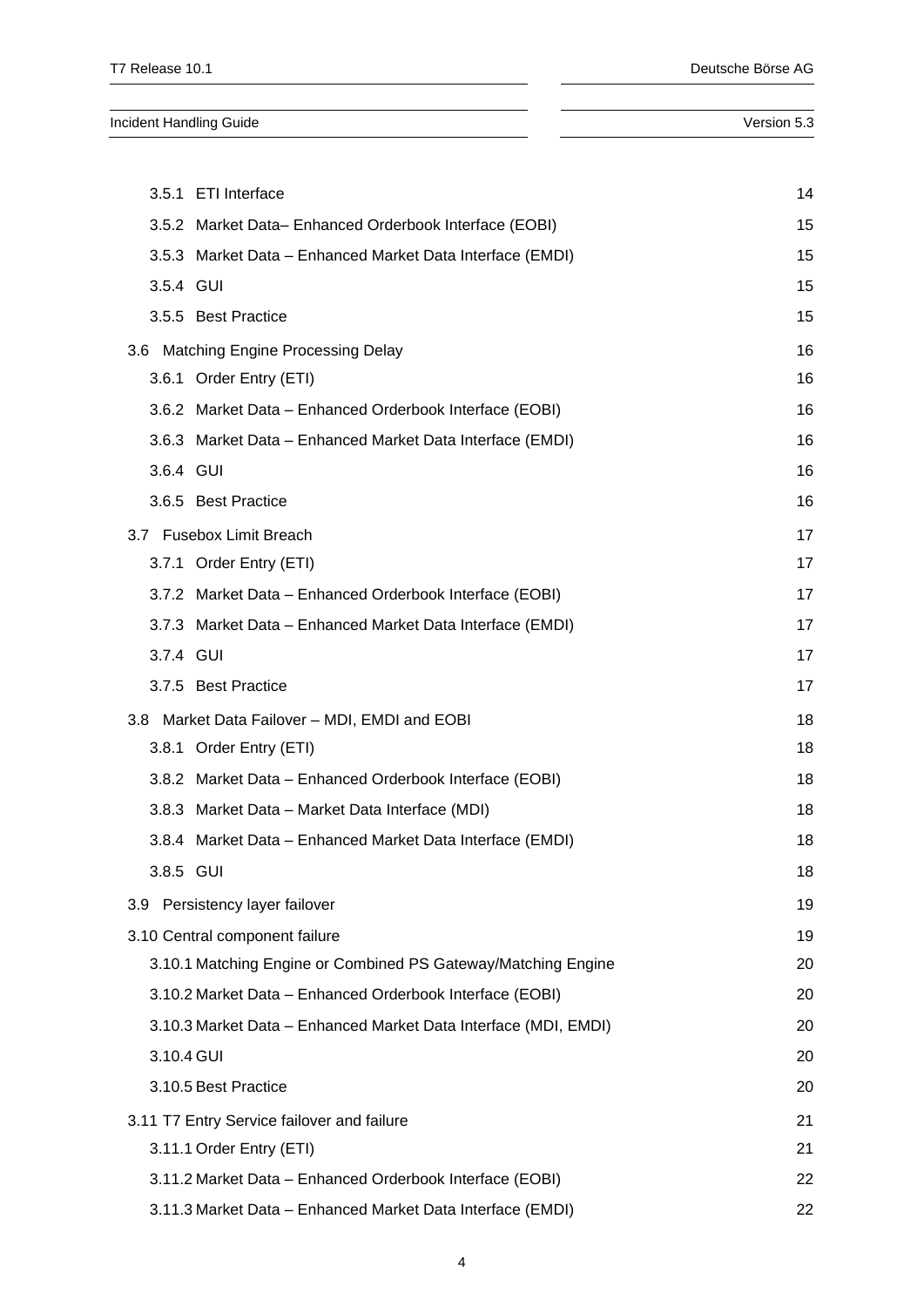| Incident Handling Guide |  |  | Version 5.3 |  |
|-------------------------|--|--|-------------|--|
|                         |  |  |             |  |

| 5. Change log across the Releases                                     | 24 |
|-----------------------------------------------------------------------|----|
| 4.1.1 Best practice                                                   | 23 |
| Handling of Matching Engine Service Availability notifications<br>4.1 | 23 |
| 4. Appendix                                                           | 23 |
| 3.12.5 Best Practice                                                  | 22 |
| 3.12.4 GUI                                                            | 22 |
| 3.12.3 Market Data - Enhanced Market Data Interface (EMDI)            | 22 |
| 3.12.2 Market Data – Enhanced Orderbook Interface (EOBI)              | 22 |
| 3.12.1 Order Entry (ETI)                                              | 22 |
| 3.12 GUI unavailability                                               | 22 |
| 3.11.5 Best Practice                                                  | 22 |
| 3.11.4 GUI                                                            | 22 |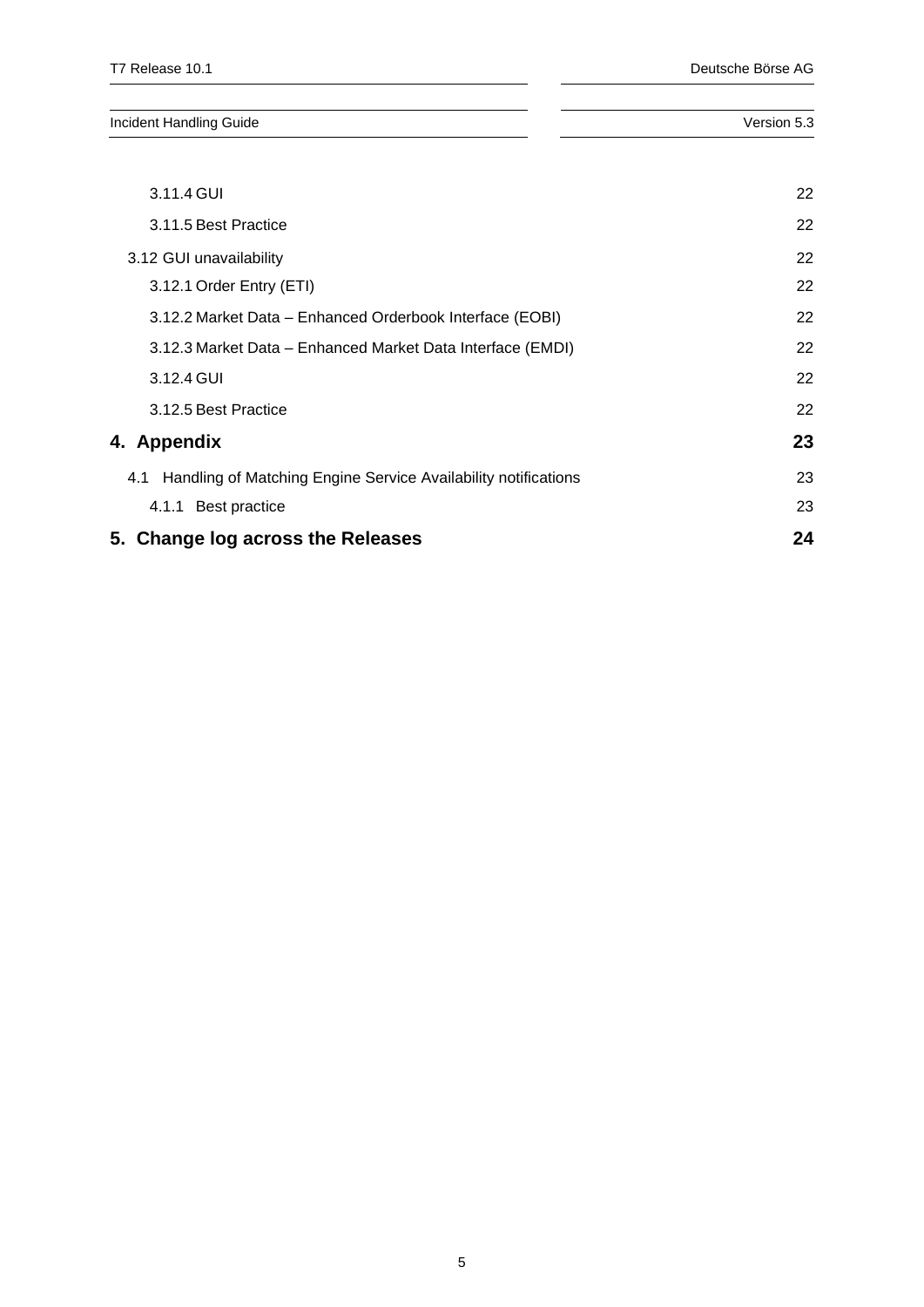# <span id="page-5-0"></span>**1. Introduction**

# <span id="page-5-1"></span>**1.1 Content of this document**

This document provides a detailed description of the reaction of the T7 trading system to technical incidents. It describes the reaction of T7 in scenarios either observed in the past (e.g. Matching Engine Failover) or to be expected in case of technical outages (e.g. Market Data failover).

The *Market Status Indicator* on the Eurex and Xetra websites [\(https://www.eurex.com](https://www.eurex.com/) / [https://www.xetra.com\)](https://www.xetra.com/) can serve as an early indicator for any major technical issues in the T7 system.

# <span id="page-5-2"></span>**1.2 Usage Notes**

Even though care has been taken to describe and illustrate known scenarios, the list may not be complete as yet unobserved failure modes might occur in the future

# <span id="page-5-3"></span>**1.3 Further reading**

The following T7 documents provide additional information to complement the description given in this document:

- *Emergency Playbook Incident Handling*
- *T7 Functional and Interface Overview*
- *T7 Derivatives Markets Trader and Admin GUI User Manual*
- *T7 Cash Markets Trader, Admin and Clearer GUI – Manual*
- *T7 Enhanced Trading Interface – Manual*
- *T7 FIX LF – Manual*
- *T7 Market and Reference Data Interfaces – Manual*
- *T7 Extended Market Data Service – Manual*
- *T7 Enhanced Order Book Interface – Manual*
- *T7 Network Access Manual*

Some of the scenarios referred to in this document are also described in the Participant Simulation Guide and the days when they take place is indicated in the Simulation Calendar.

These and other documents providing information for the T7 trading system can be found on the web sites of the respective exchanges, i.e.

<https://www.eurex.com/ex-en/support/initiatives/t7-release-10-1> and

<https://www.xetra.com/xetra-en/technology/t7/system-documentation/release10-1>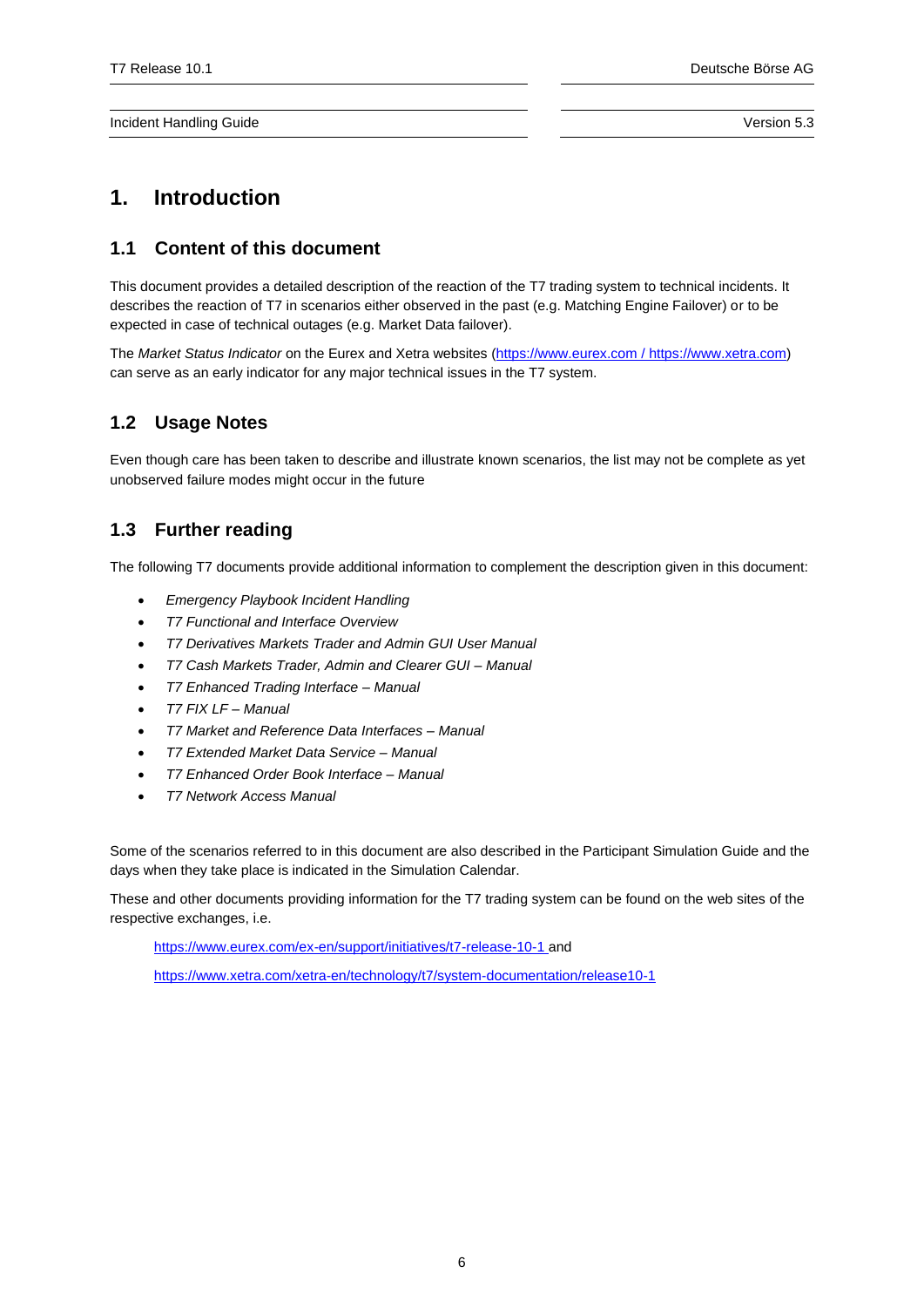# <span id="page-6-0"></span>**2. Concepts**

The T7 trading system is designed for highest availability and robustness. A guiding principle has been to architect the system in such a way that it can cope with failures of individual components with the minimal effect on the functioning of the market. This is achieved on the one hand by separating the market services into completely independent groups of products (partitions) and on the other hand via technical failover mechanisms.

The T7 trading system is operated in two redundant backend rooms. The primary and secondary partners of central processing components are always deployed in different rooms to ensure full exchange functionality in case of a room outage.

Central components (e.g. Persistency layer, T7 Entry Service) have a standby partner that takes over immediately when the primary component fails. In most cases this *failover* is realized transparently, i.e. without visible impact on any of the T7 interfaces. In case of a non-transparent failover the visible effect on the affected interfaces is described in the following sections.

Opposite to that, the *failure* of some T7 components such as (ETI) LF Gateways and FIX LF Gateway is not transparent, i.e. requires member interaction. In case of the failure of a LF Gateway members need to reconnect an affected trading session to a different LF Gateway (chapter [3.1\)](#page-8-1). Similarly, the failure/failover of a combined PS Gateway/Matcher process also requires affected high-frequency (HF) sessions to reconnect to the standby combined PS Gateway/Matcher process (chapte[r 3.5\)](#page-13-0). The failover of the FIX LF Gateway is described in the T7 FIX LF Manual.

The following figure shows the schematic overview of the T7 trading system architecture from the perspective of members connecting via FIX LF, ETI LF and HF sessions [\(Fig. 2-1\)](#page-6-1).



## <span id="page-6-1"></span>**Fig. 2-1: Participants Connecting via FIX LF, ETI LF and HF Sessions**

The T7 system is not prepared to automatically handle the simultaneous failure of primary and standby partner – a double failure of a central component. Such incidents are not resolved transparently and require manual interception from T7 operations. The scenarios have a longer impact on interfaces and service availabilities than transparent or non-transparent failover scenarios (see chapte[r 3.10\)](#page-18-1). In such situations as a general advice, members should follow the exchanges Newsboard messages via ETI News Broadcast, T7 Trading GUI Newsboard or the Newsboard Webpage, i.e.

<https://www.eurex.com/ex-en/trade/production-newsboard>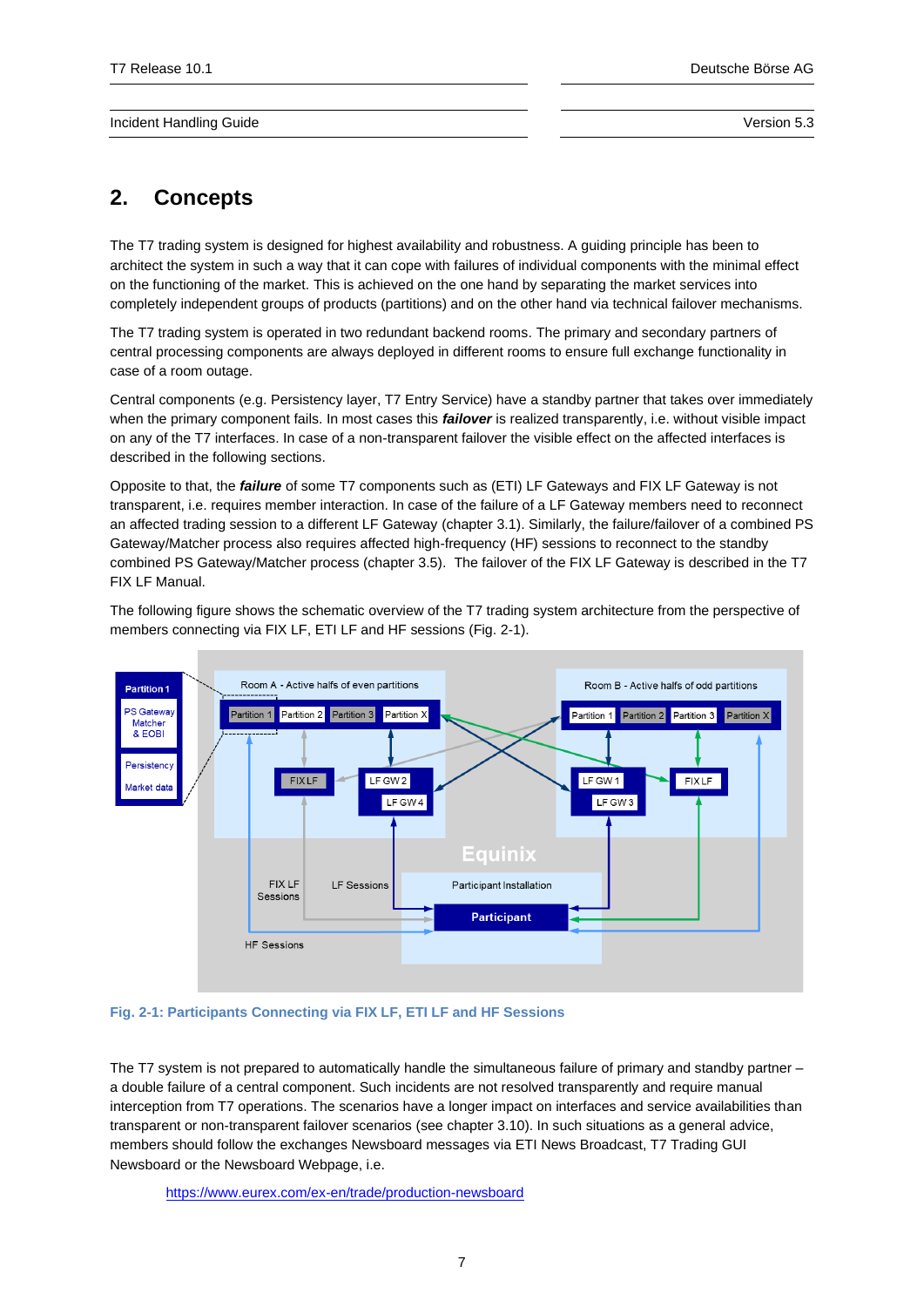### <https://www.xetra.com/xetra-en/newsroom/xetra-newsboard>

The member portal provides an additional SMS and Email subscription service to Emergency Notifications which are send in cases of more disruptive market events and major failures like a complete T7 system failure.

[https://member.deutsche-boerse.com](https://member.deutsche-boerse.com/) → My Profile → Emergency Notification

As a last resort call Trading Operations (Derivatives) at +49-69-211-11210)/Cash Markets Operations (+49-69- 211-11400).

The remainder of this document describes failover and failure scenarios and how they materialize on the T7 Interfaces depicted in the overview below [\(Fig.](#page-7-0) 2-2). If not stated otherwise the scenarios describe the behavior of market services for one partition.



<span id="page-7-0"></span>**Fig. 2-2: T7 Interface Overview**

The FIX Gateway and the Extended Market Data Service interfaces are not covered within this document.

The RDI interface has the same technical interface and behavior as the MDI interface for all described scenarios and is for the remainder of this document not explicitly mentioned.

The Common Report Engine interface is not affected by any of the described scenario and thus not included in any of the descriptions.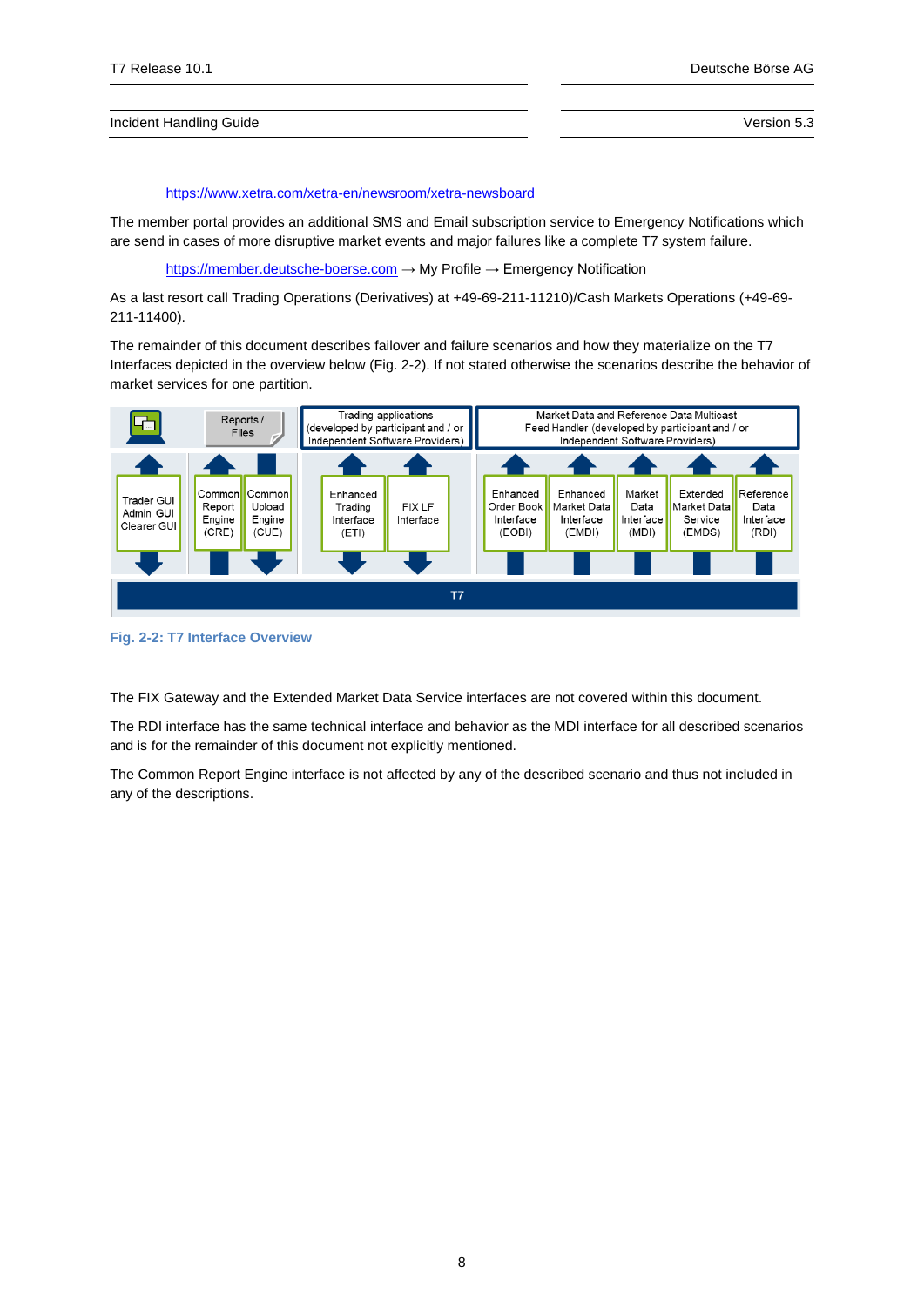# <span id="page-8-0"></span>**3. Scenarios**

The following section describes the individual scenarios and the reaction of the T7 trading system mainly from an interface point of view.

For a better overview the following schema will be used and the affected components and data streams marked red in each scenario:

| Participant                                                                                 | Request        | $TT^{\circledR}$ (Core)                                                | Response/Broadcast/<br>Participant<br><b>Market Data</b> |
|---------------------------------------------------------------------------------------------|----------------|------------------------------------------------------------------------|----------------------------------------------------------|
| <b>HF Session</b>                                                                           |                | Partition<br><b>EOBI</b><br><b>PS GW/ME</b><br>Standby PS GW/ME        | <b>HF Session</b>                                        |
| <b>LF</b> session                                                                           | LF GW<br>LF GW | <b>Standby EOBI</b><br>Persistency<br><b>Standby Persistency</b>       | <b>LF</b> session<br>LF GW<br>к<br>LF GW                 |
| <b>Market Data</b><br>- - D<br>Trade Broadcast (BC)<br>---<br>Request/Response/Session data |                | <b>EMDI</b><br><b>Standby EMDI</b><br><b>MDI</b><br><b>Standby MDI</b> |                                                          |

**Fig. 3-1: Schematic overview of T7 components and data streams**

### **Color legend:**

White: Primary T7 components Grey: Standby T7 components Dark blue: Customer facing component Light blue: Customer sessions Red: Affected components and data streams Partially red: Potentially affected components and data streams Green: Standby T7 component taking over

The FIX LF Gateway is not part of the schematic overview since the FIX LF interface is not covered in this document but described in the T7 FIX LF Manual.

Under normal circumstances - unless otherwise stated via the Production Newsboard – after a failover the secondary component will remain active until the end of the trading day. The next start of the T7 system will be on the default configuration (i.e. with the primary component being active).

# **3.1 Low Frequency Gateway Failure**

<span id="page-8-1"></span>A LF Gateway service might become unavailable for reasons such as hardware failure, network outages or software problems.



**Fig. 3-2: LF Gateway failure**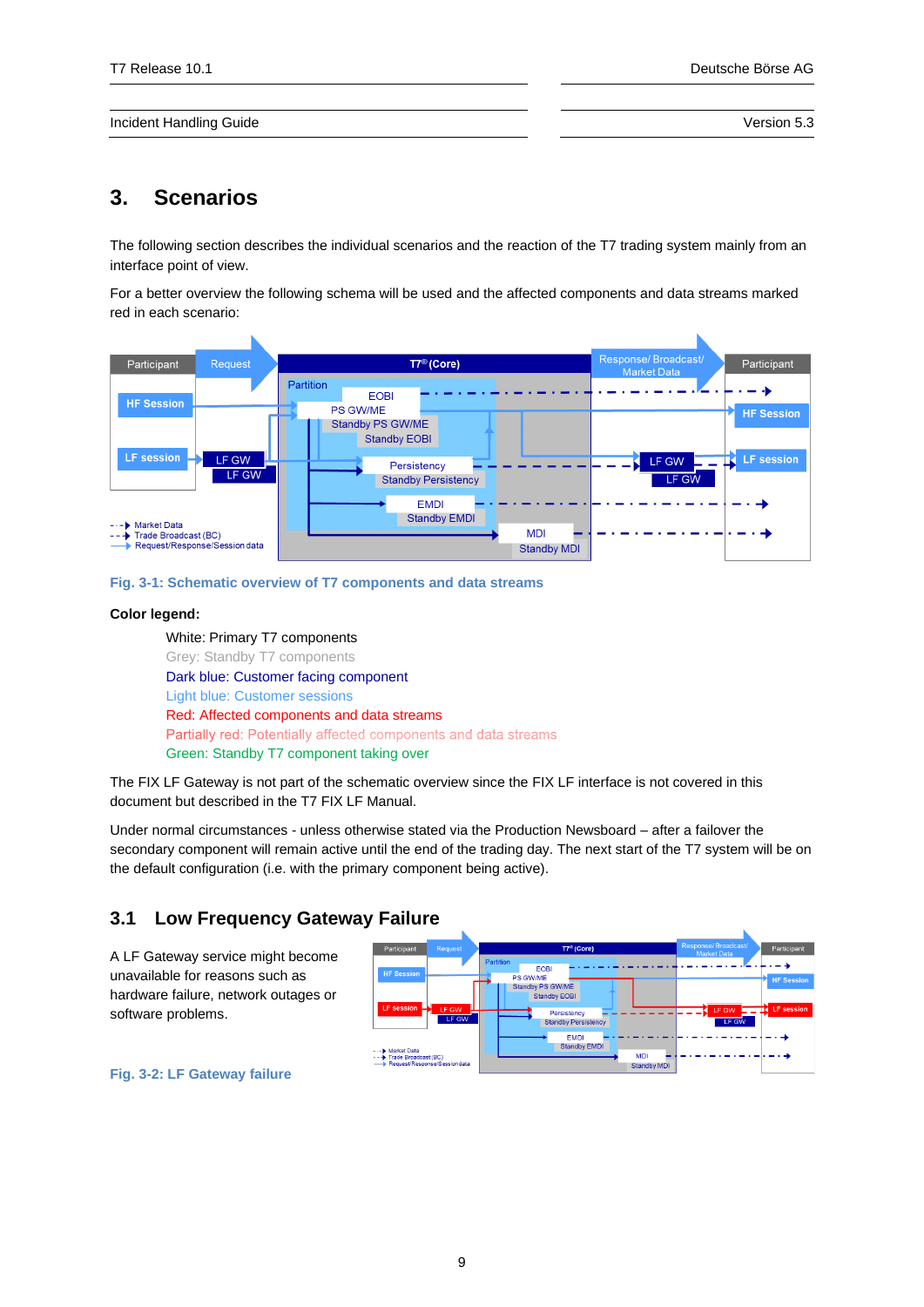In the event of an LF Gateway failure, active sessions will be disconnected. The failure of the Gateway component will be detected, and all non-persistent orders and quotes of sessions logged in via the failed Gateway will be deleted $1$  by the T7 system.

If this LF Gateway is connected to a combined PS Gateway/Matching Engine and the PS Gateway detects the LF Gateway failure earlier than the T7 core system the MassActionReason code in the

**MassCancellationNotification** will contain "*100 = Internal connection loss*" instead of "6 *= Session loss or logout*". This broadcast is visible via listener broadcast or can be retransmitted upon re-logon of the affected LF session.

## <span id="page-9-0"></span>**3.1.1 ETI Interface**

A failure of a Gateway leads to the termination of the TCP connection and a reconnection to the same Gateway is impossible.

## <span id="page-9-1"></span>**3.1.2 Market Data – Enhanced Orderbook Interface (EOBI)**

There is no special message for a failure of a Gateway. However, as all non-persistent orders and quotes from sessions connected via the failed Gateway will be deleted, a lot of *Order Delete* updates are expected.

### <span id="page-9-2"></span>**3.1.3 Market Data – Enhanced Market Data Interface (EMDI)**

There is no special message for a failure of a Gateway. However, as all non-persistent orders and quotes from sessions connected via the failed Gateway will be deleted, multiple price levels may see a reduction of size.

### <span id="page-9-3"></span>**3.1.4 GUI**

A failure of a Gateway is not indicated via the GUI. Secondary effects, i.e. order deletions of non-persistent standard orders will be visible in the Own Orders view.

## <span id="page-9-4"></span>**3.1.5 Best Practice**

If an active ETI session is disconnected, for any reason, the participant application should reconnect to another LF Gateway (IP addresses are listed in the network access guide).

## <span id="page-9-5"></span>**3.2 Low Frequency Gateway losing connection to a combined Partition-Specific Gateway/Matching Engine**

Except for markets which do not have a combined PS Gateway/Matching Engine in place, all LF Gateway requests are routed to the

corresponding PS Gateway/Matcher process of the respective target partition. The connection may fail due to a technical issue between a single LF Gateway and PS Gateway/Matching Engine or due to the failure of the combined PS Gateway/Matching Engine (see also section [3.5\)](#page-13-0).



#### **Fig. 3-3: LF Gateway losing connection to a combined PS Gateway/Matching Engine**

In both cases the T7 system deletes all non-persistent orders and quotes for affected sessions and partition.

<sup>&</sup>lt;sup>1</sup> In case a Gateway failure is not (immediately) detected see sectio[n 3.3](#page-10-5) [Stalled Gateway](#page-10-5)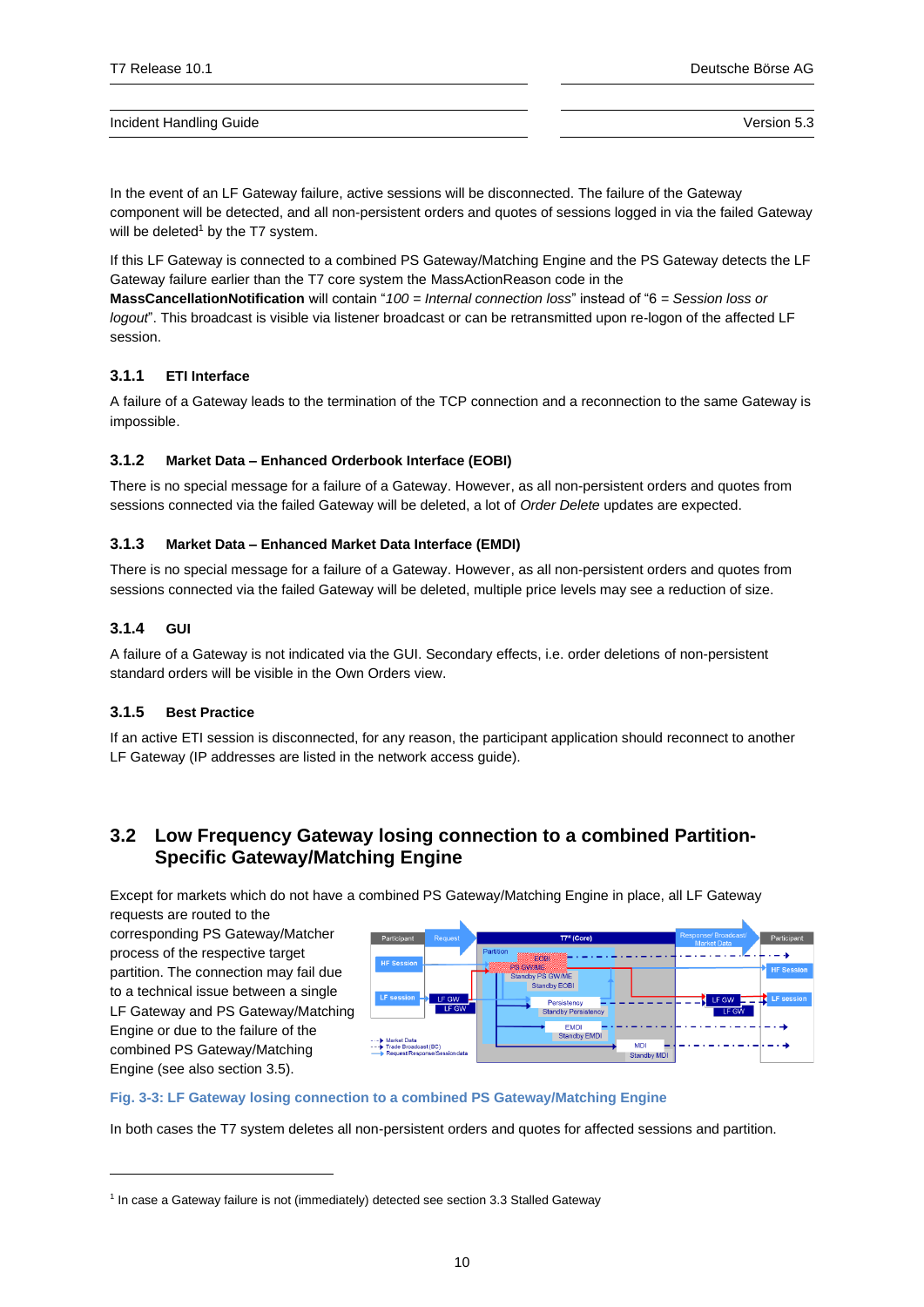## <span id="page-10-0"></span>**3.2.1 ETI Interface**

In case a LF Gateway loses connection a **ServiceAvailabilityBroadcast** message is sent to the affected LF sessions indicating the MatchingEngineStatus on partition <x> is unavailable. The data below is for partition 1 (FDAX)

ServiceAvailabilityBroadcast.PartitionID = 1 ServiceAvailabilityBroadcast.MatchingEngineStatus =  $0$ 

Incoming messages for this service/partition are from now on rejected directly in the LF Gateway. For the affected partition, the T7 system deletes all non-persistent orders and quotes of sessions logged in via the LF Gateway which lost the connection to the respective partition.

If the loss is not caused by a PS Gateway/Matching Engine failure the affected LF sessions can receive a **MassCancellationNotification** directly from the respective Matching Engine with the MassActionReason code "*100 = Internal connection loss*".

When the connection has been re-established this will be signaled by another **ServiceAvailabilityBroadcast** message with availability set to 1 for the partition:

ServiceAvailabilityBroadcast.PartitionID = 1 ServiceAvailabilityBroadcast.MatchingEngineStatus = 1

## <span id="page-10-1"></span>**3.2.2 Market Data – Enhanced Orderbook Interface (EOBI)**

There is no special message for a failure of a LF Gateway to combined PS Gateway/Matching Engine connection. However, all non-persistent orders and quotes from affected sessions will be deleted for the respective partition.

## <span id="page-10-2"></span>**3.2.3 Market Data – Enhanced Market Data Interface (EMDI)**

There is no special message for a failure of a LF Gateway to combined PS Gateway/Matching Engine connection. However, as all non-persistent orders and quotes from affected session will be deleted, multiple price levels may see a reduction of size.

## <span id="page-10-3"></span>**3.2.4 GUI**

The connection loss of a LF Gateway is not indicated via the GUI. Secondary effects, i.e. order deletions of nonpersistent standard orders will be visible in the Own Orders view.

## <span id="page-10-4"></span>**3.2.5 Best Practice**

Use a failover/standby session to a different LF Gateway. This solves the issue case of a connection loss between a single LF Gateway and the PS Gateway/Matching Engine. If the affected service is still not available, the loss was probably caused by a failure of the PS Gateway/Matching Engine and the LF session needs to wait for the backup PS Gateway/Matching Engine to take over.

## <span id="page-10-5"></span>**3.3 Stalled Gateway**

Parts of the Gateway might become inaccessible, e.g. stalled but the TCP connection is not closed or reset. In this case the auto deletion of non-persistent orders and quotes may be delayed. We therefore recommend taking actions to ensure the correct status of these orders as described in [3.3.5.](#page-11-4)

A two-way stalled TCP connection or internally locked up Gateway can be detected by missed ETI heartbeat messages from the Gateway.

A half open TCP connection (only the Gateway receive side does not work anymore) is arguably hard to detect since ETI heartbeats from the Gateway are still received. A Participant's application may detect this stalled connection by lack of responses within a reasonable time while other activity on other sessions or market data indicates a working T7 system for the respective product.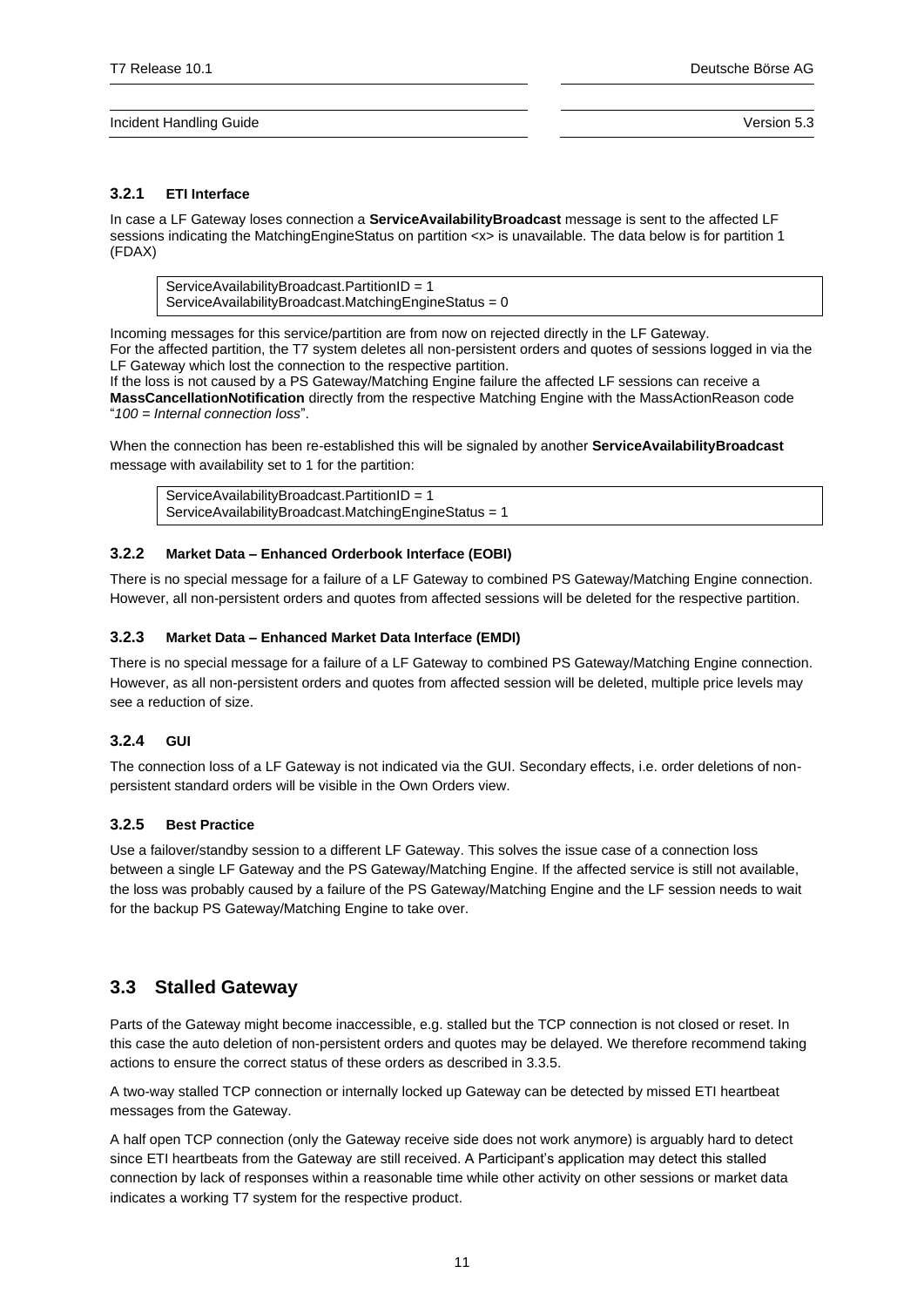## <span id="page-11-0"></span>**3.3.1 ETI Interface**

In case of a two-way stalled TCP connection no ETI heartbeat messages are received from the Gateway but the TCP connection itself is not closed.

## <span id="page-11-1"></span>**3.3.2 Market Data – Enhanced Orderbook Interface (EOBI)**

There is no effect on EOBI data dissemination.

## <span id="page-11-2"></span>**3.3.3 Market Data – Enhanced Market Data Interface (EMDI)**

There is no effect on EMDI data dissemination.

## <span id="page-11-3"></span>**3.3.4 GUI**

There is no visible effect in the Trader or Admin GUI.

## <span id="page-11-4"></span>**3.3.5 Best Practice**

In case a stalled Gateway is suspected the TCP connection to it should be terminated and the according session should try to re-login. If the session is still logged in because of the stalled Gateway, the re-login attempt will trigger cancellation of all non-persistent orders (either lean or standard orders) and quotes for that session. If any orders or quotes were to be deleted, this event will be denoted with *MassActionReason "7 = "Duplicate Session Login"* in **Order/QuoteMass CancellationNotification** via listener or session data.

If the above logon request is not answered the T7 Trading GUI can be used to delete pending orders and quotes in the *Risk Control* view to delete all orders (per user) or to delete all quotes (per session).

# <span id="page-11-5"></span>**3.4 Matching Engine failover**

This chapter describes the Matching Engine failover process for markets having LF Gateways only. For markets with combined PS Gateway/Matching Engine please see chapte[r 3.5](#page-13-0) instead.

In order to achieve the necessary throughput and latency requirements, the T7 Matching Engine handles all incoming orders and the state of the orders in non-persistent memory. The persistency layer receives the modification and persists all actions not marked as non-persistent, e.g. modification to persistent orders, all executions…

A Matching Engine failover is not transparent but always implies a Market Reset. In case the primary Matching

Engine fails, the secondary component will take over by loading the persistent orders from the persistency layer and trading continues after a Market Reset all non-persistent orders and quotes are deleted.



#### **Fig. 3-4: Matching Engine failover**

Note that some of the actions prior to a failure of the Matching Engine may have triggered a preliminary acknowledgement to the trading participant but may not have been persisted. It is thus crucial that the states of all orders are synchronized with the restatement of the orders after the Matching Engine recovered.

Please also refer to the section 'Matching Engine Failover and Failure' in the Simulation Guide.

## <span id="page-11-6"></span>**3.4.1 ETI Interface**

A **ServiceAvailabilityBroadcast** message indicates the MatchingEngineStatus on partition <x> is unavailable. The data below is for partition 1 (FDAX)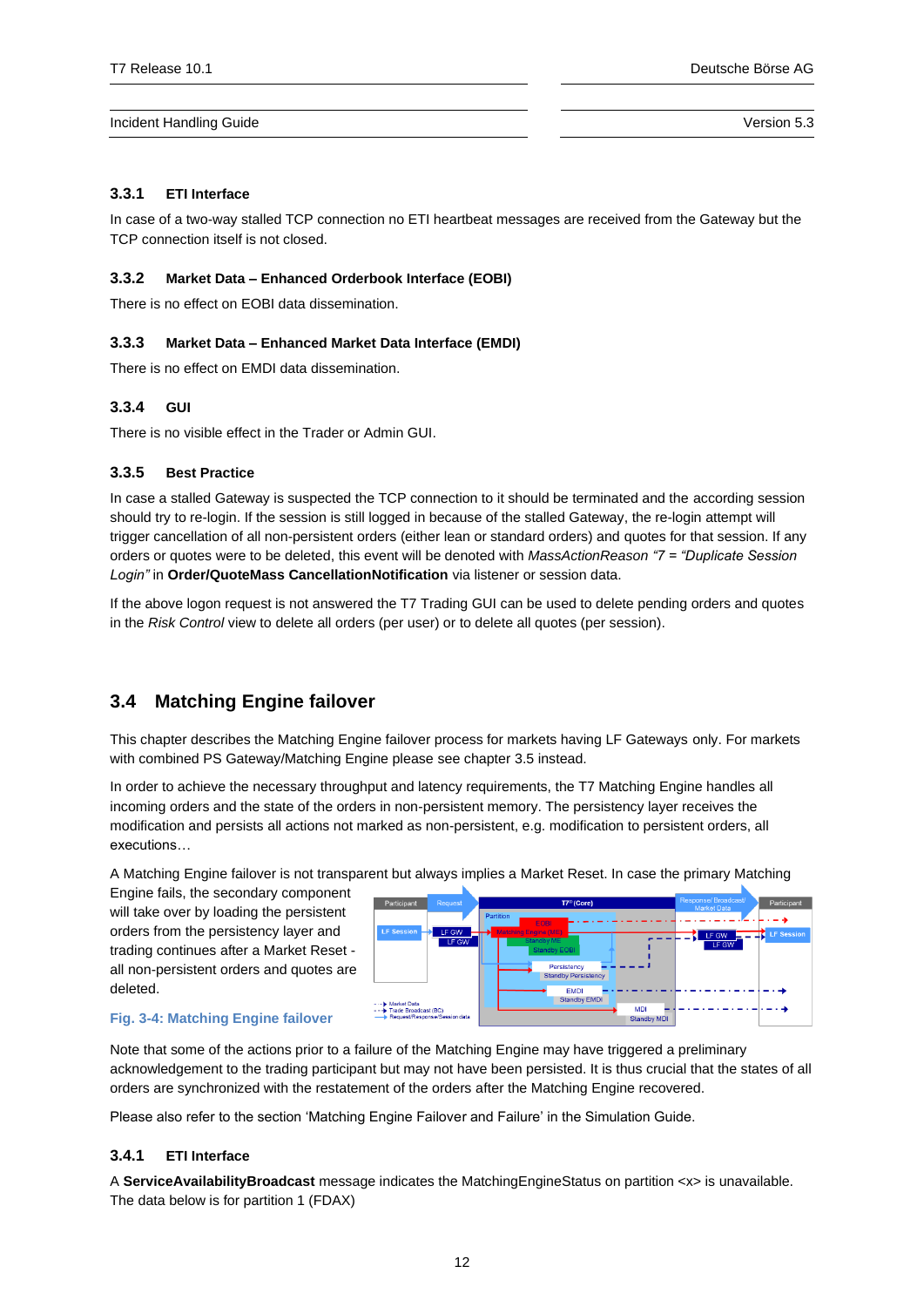ServiceAvailabilityBroadcast.PartitionID = 1 ServiceAvailabilityBroadcast.MatchingEngineStatus = 0

Incoming messages for this service are from now on rejected directly in the Gateway. A **TradingSessionEvent** message is sent containing the affected PartitionID, the TradSesEvent "*102 = Market Reset*" and the message key of the last persisted application message:

TradingSessionStatusBroadcast.RBCHeaderME.PartitionID = 1 TradingSessionStatusBroadcast.TradSesEvent = 102 RefApplLastMsgID

Afterwards, **ExtendedOrderInformation** (with ExecRestatementReason "*1 = Order Book Restatement"*) is sent followed by another **TradingSessionEvent** with "*103 = End of Restatement'*.

The state of all products served by this partition will undergo the following product state transition:

- no transition if the product state was 'Start Of Day', 'Pre Trading', 'Trading', 'Post Trading'
- products will be set to 'Halt' if the product state was 'Closing'
- products will be set to 'Halt' under certain internal conditions (e.g. failover takes very long)

When the secondary Matching Engine took over this will be signaled by another **ServiceAvailabilityBroadcast** message with availability set to 1 for the partition:

ServiceAvailabilityBroadcast.PartitionID = 1 ServiceAvailabilityBroadcast.MatchingEngineStatus = 1

Trading then continues.

## <span id="page-12-0"></span>**3.4.2 Market Data– Enhanced Orderbook Interface (EOBI)**

The Market Reset is communicated via an *Order Mass Delete* message. This is then followed by *Order Add* messages of all persistent (non-deleted) orders in the book.

Note that since EOBI is sent out from the Matching Engine EOBI failover will always happen when the Matching Engine fails over. A change of source IP of the affected multicast streams will happen as the secondary takes over. The *ApplSeqNum* and *MsgSeqNum* in EOBI messages are both reset to 1 and the field A*pplSeqResetIndicator* is set to indicate the failover.

## <span id="page-12-1"></span>**3.4.3 Market Data – Enhanced Market Data Interface (EMDI)**

The change in the order book is communicated via a *DepthIncremental* message. Usually there will be changes on multiple price levels because of the Market Reset.

## <span id="page-12-2"></span>**3.4.4 GUI**

Afore-mentioned *ServiceAvailability* changes are indicated in the GUI status bar and displayed in detail in the Newsboard window. Submitting orders for the affected partition during the failover time is not possible and requests will be rejected.

The change of availability is also reflected in a news broadcast of the form "<xmic> Partition <n> is down" and "<xmic> Partition <n> is technically up again, please check Newsboard for further information".

The changed order book is displayed in corresponding market overviews and any product state change to "*Halt*" is indicated additionally in the Newsboard view.

## <span id="page-12-3"></span>**3.4.5 Best Practice**

We urge participants to synchronize the states of all their orders with the restatement issued after Market Reset has been announced by the Matching Engine. The reason is that there may have been order modifications, order cancels, order adds, or order executions acknowledged by the Matching Engine which did not reach the persistency layer and thus are not taken into consideration after a Market Reset.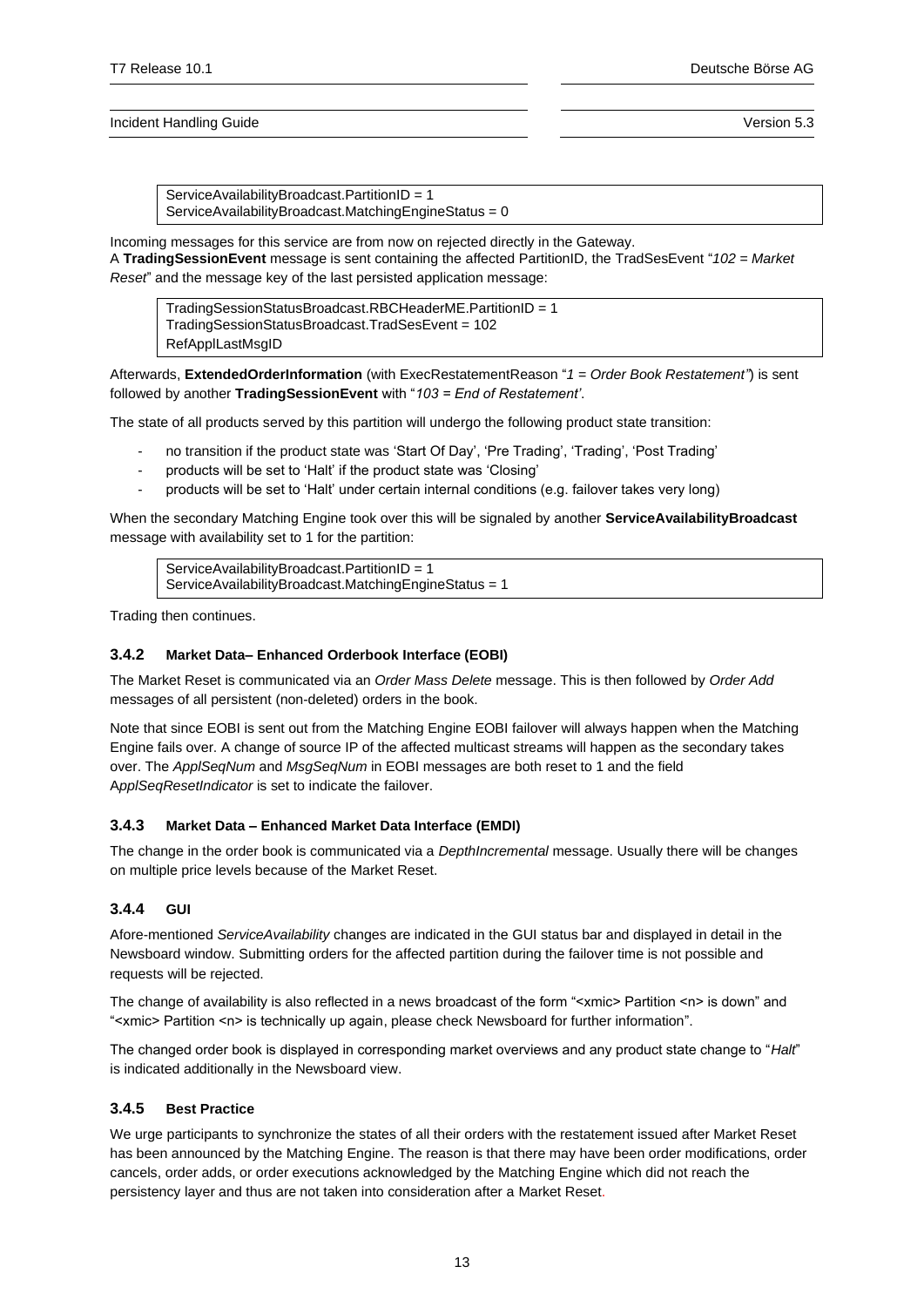Information about legally binding execution of orders or quotes prior to the component failure must only be recovered from Trade Capture Reports on the Trade Broadcast stream. All trades reported via Trade Capture Reports will be unconditionally reported to the Clearing instances of the respective exchange.

Order or quote executions reported only via Execution Reports (or public market data) and not via Trade Capture Reports were not legally executed and according orders/quotes are after a Matching Engine failover either deleted (non-persistent orders) or become again part of the active orderbook for successfully persisted orders.

# <span id="page-13-0"></span>**3.5 Combined PS Gateway/Matching Engine failover**

For markets having the combined PS Gateway/Matcher process in place, the failure of the PS Gateway implies the simultaneous failure of the Matching Engine and vice versa.



### **Fig. 3-5: PS Gateway/Matching Engine failover**

To achieve the necessary throughput and latency requirements, the T7 combined PS Gateway/Matching Engine handles all incoming orders and the state of the orders in non-persistent memory. The actions prior to a failure of the combined PS Gateway/Matching Engine may have triggered a preliminary acknowledgement to the trading participant but may not have been persisted.

A PS Gateway/Matching Engine failover is not transparent but always implies a Market Reset and that active sessions connected to that combined PS Gateway/Matching Engine will be disconnected. In case the primary PS Gateway/Matching Engine fails, the secondary component will take over by loading the persistent orders from the persistency layer and trading continues after a Market Reset - all non-persistent orders and quotes are deleted. After a timeout of 30 seconds (configurable) order maintenance will become available on the now active combined PS Gateway/Matching Engine.

Please also refer to the section 'Matching Engine & Gateway Failover and Failure, EOBI Failure in the Simulation Guide.

## <span id="page-13-1"></span>**3.5.1 ETI Interface**

Since LF sessions are covered in chapte[r 3.2](#page-9-5) this chapter focuses on the implications from the view of HF sessions.

A failure of a combined PS Gateway/Matching Engine leads to the termination of the TCP connection of respective HF Sessions. They must establish a new TCP/IP connection to the backup PS Gateway/Matching Engine before they can receive retransmissions. The T7 System will recognize the failure of the combined PS Gateway/Matching Engine and will activate the standby PS Gateway/Matching Engine. Sessions may subsequently login to the activated PS Gateway process. T7 broadcasts via the public news stream a message of the form "<xmic>: Partition x: PS Gateway failover triggered, active PS Gateway has changed.".

A **TradingSessionEvent** message is sent containing the affected PartitionID, the TradSesEvent "*102 = Market Reset*" and the message key of the last persisted application message:

TradingSessionStatusBroadcast.RBCHeaderME.PartitionID = 1 TradingSessionStatusBroadcast.TradSesEvent = 102 RefApplLastMsgID

Afterwards, **ExtendedOrderInformation** (with ExecRestatementReason "*1 = Order Book Restatement"*) is sent followed by another **TradingSessionEvent** with "*103 = End of Restatement'*.

The state of all products served by this partition will undergo the following product state transition:

- no transition if the product state was 'Start Of Day', 'Pre Trading', 'Trading', 'Post Trading'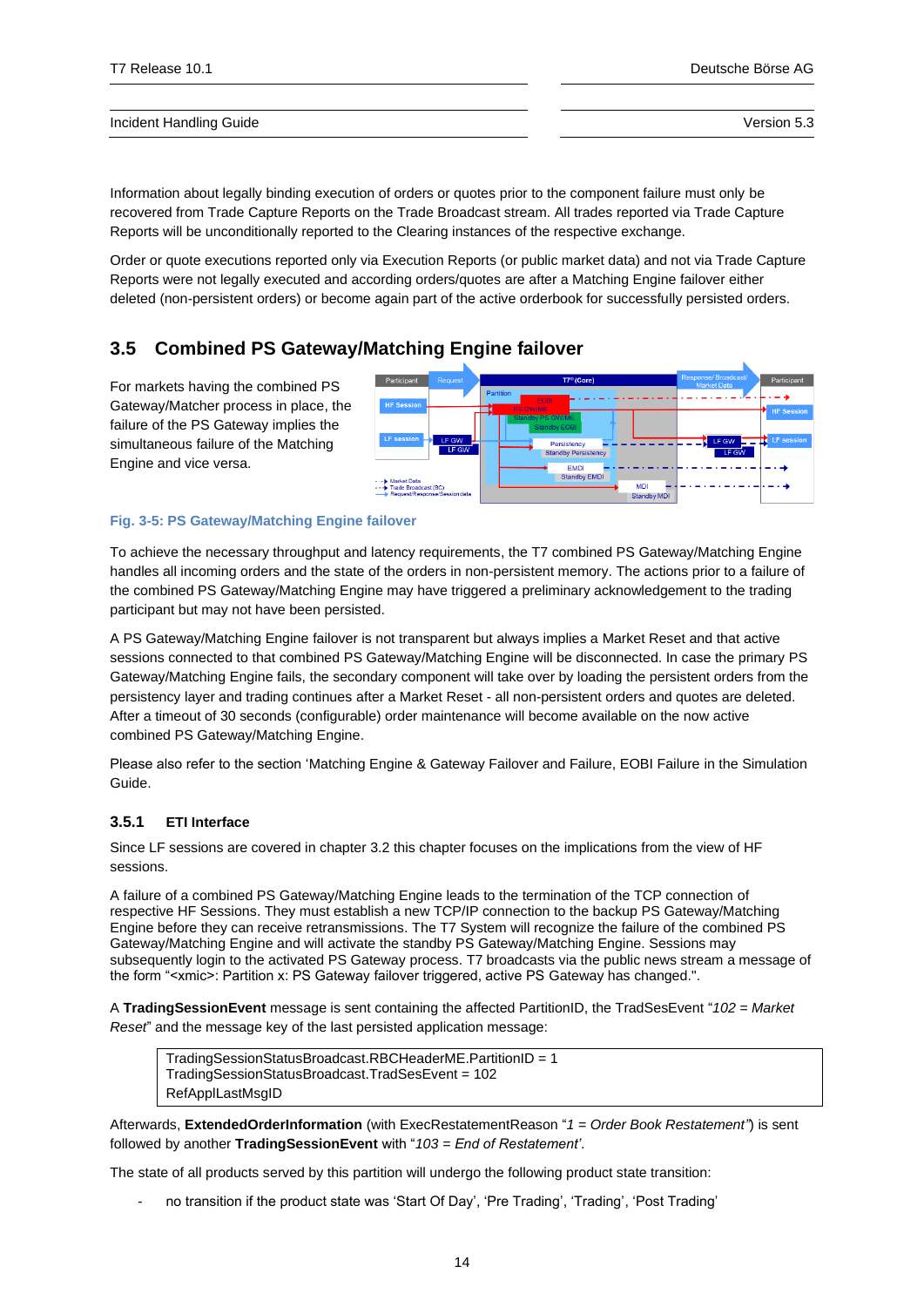- products will be set to 'Halt' if the product state was 'Closing'
- products will be set to 'Halt' under certain internal conditions (e.g. failover takes very long)

Once the secondary PS Gateway/Matching Engine has taken over this will be signaled by another **ServiceAvailabilityBroadcast** message with availability set to 1 for the partition:

ServiceAvailabilityBroadcast.PartitionID = 1 ServiceAvailabilityBroadcast.MatchingEngineStatus = 1

Trading then continues.

## <span id="page-14-0"></span>**3.5.2 Market Data– Enhanced Orderbook Interface (EOBI)**

The Market Reset is communicated via an *Order Mass Delete* message. This is then followed by *Order Add* messages of all persistent (not deleted) orders in the book.

Note that since EOBI is sent out from the Matching Engine EOBI failover will always happen when the Matching Engine fails over. A change of source IP of the affected multicast streams will happen as the secondary takes over. The *ApplSeqNum* and *MsgSeqNum* in EOBI messages are both reset to 1 and the field A*pplSeqResetIndicator* is set to indicate the failover.

## <span id="page-14-1"></span>**3.5.3 Market Data – Enhanced Market Data Interface (EMDI)**

The change in the order book is communicated via a *DepthIncremental* message. Usually there will be changes on multiple price levels because of the Market Reset.

## <span id="page-14-2"></span>**3.5.4 GUI**

Afore-mentioned *ServiceAvailability* changes are indicated in the GUI status bar and displayed in detail in the Newsboard window. Submitting orders for the affected partition during the failover time is not possible and requests will be rejected.

The change of availability is also reflected in a news broadcast of the form "<xmic> Partition <n> is down" and "<xmic> Partition <n> is technically up again, please check Newsboard for further information".

The changed order book is displayed in corresponding market overviews and any product state change to "*Halt*" is indicated additionally in the Newsboard view.

## <span id="page-14-3"></span>**3.5.5 Best Practice**

If an active HF session is disconnected for any reason, the participant application should first try to reconnect to the same PS Gateway/Matching Engine. In case of a failed connection attempt, it should then try to connect to the backup PS Gateway/Matching Engine. The session login response (or reject) will inform about the status of the PS Gateway/Matcher process.

We urge participants to synchronize the states of all their orders with the restatement issued after Market Reset has been announced by the Matching Engine. The reason is that there may have been order modifications, order cancels, order adds, or order executions acknowledged by the Matching Engine which did not reach the persistency layer and thus are not taken into consideration after a Market Reset.

Information about legally binding execution of orders or quotes prior to the component failure must only be recovered from Trade Capture Reports on the Trade Broadcast stream. All trades reported via Trade Capture Reports will be unconditionally reported to the Clearing instances of the respective exchange.

Order or quote executions reported only via Execution Reports (or public market data) and not via Trade Capture Reports were not legally executed and according orders/quotes are after a PS Gateway/Matching Engine failover either deleted (non-persistent orders) or become again part of the active orderbook for successfully persisted orders.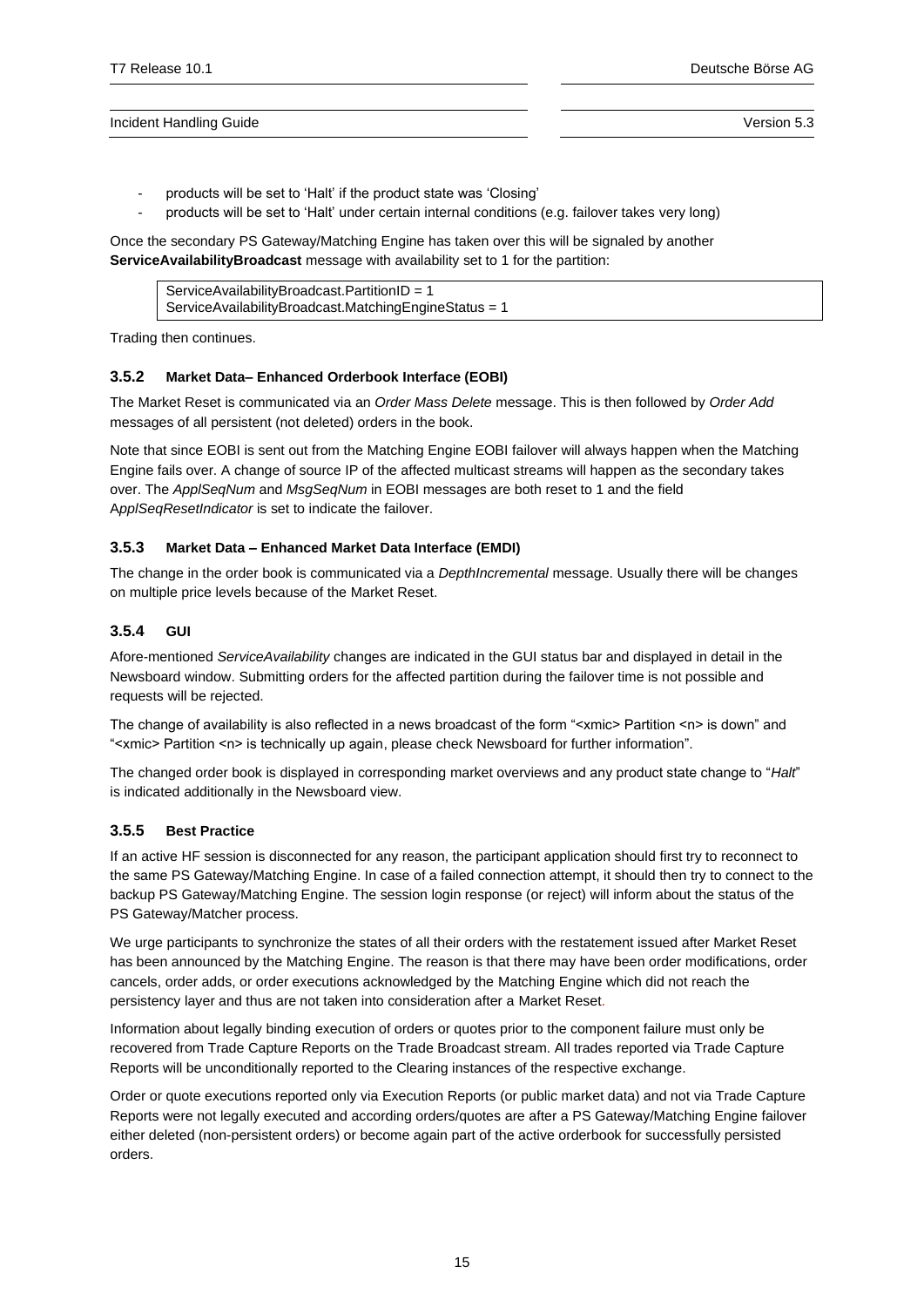# <span id="page-15-0"></span>**3.6 Matching Engine Processing Delay**

Large processing delays in the T7 Matching Engine (caused e.g. by technical problems or unexpected extreme loads) may lead to the built-up of internally queued orders. To avoid processing of old orders and to quickly recover from such a delay situation the affected products change to an internal "not tradeable" state. The incident is automatically detected and for the relevant products the following actions are taken:

- All non-persistent orders and quotes are deleted
- The product is temporarily set to an internal "not tradeable" state and session data and listener broadcasts are sent. The product is not set to *"Halt"*
- For a minimum timeframe (currently configured to 10 seconds) and until the delayed processing is resolved all transactions will be rejected except for order deletions
- Once the situation is resolved this is communicated via session data and listener broadcasts

Please also refer to section 'Matching Engine Processing Delay' of the Simulation Guide.

## <span id="page-15-1"></span>**3.6.1 Order Entry (ETI)**

Deleted orders and quotes on entering the "not tradeable" state of a product are reported via session data. Additionally product-specific **DeleteAllOrderQuoteEventBroadcast** messages are received for the affected product(s) with *MassActionReason* set to *Product\_temporarily\_not\_tradeable(111)*.

During the delay phase all transactions except deletions are rejected with *SessionRejectReason* set to "102 = *Service\_Temporarily\_Not\_Available"* and VarText "*TRANSACTION REJECTED DUE TO SLOW PARTITION".*

When the Matching Engine will accept transactions again participants will be informed by a **TradingSessionEvent** message (*MsgType (35) = "h"*) specifying *TradSesEvent (1368) "105 = Service Resumed")*.

In some cases, the Matching Engine needs to be restarted following the processing delay leading to a failover scenario. In such a case, the TradingSessionEvent message is sent with *TradSesEvent "102 = Market Reset"* instead of *"105 = Service Resumed"*. For more information on the failover scenario please refer to chapter [3.4](#page-11-5) [Matching Engine failover](#page-11-5) o[r 3.5](#page-13-0) [Combined PS Gateway/Matching Engine](#page-13-0) failover.

## <span id="page-15-2"></span>**3.6.2 Market Data – Enhanced Orderbook Interface (EOBI)**

There is no special message for a Matching Engine processing delay, but a lot of deleted orders and quotes are expected.

## <span id="page-15-3"></span>**3.6.3 Market Data – Enhanced Market Data Interface (EMDI)**

There is no indicator for a currently not tradeable product because of processing delays. Due to the deleted orders changes on multiple price levels are expected.

## <span id="page-15-4"></span>**3.6.4 GUI**

Order deletions are indirectly visible in the Market view for the affected instruments (reduction in quantities or price changes). Standard non-persistent orders for affected products will be deleted and disappear from the Own Orders view. Order submissions for affected products will be rejected with "*TRANSACTION REJECTED DUE TO SLOW PARTITION"*.

## <span id="page-15-5"></span>**3.6.5 Best Practice**

If an ETI trading session receives a *Product\_temporarily\_not\_tradeable* message (see [3.6.1\)](#page-15-1) submission of new orders should be avoided until the *Service Resumed* notification is encountered since new order flow will only exacerbate the solution of the delay problem and the orders will be rejected anyway. Deletion of non-persistent orders and quotes already took place so any clean-up can be limited to the deletion of persistent orders if necessary.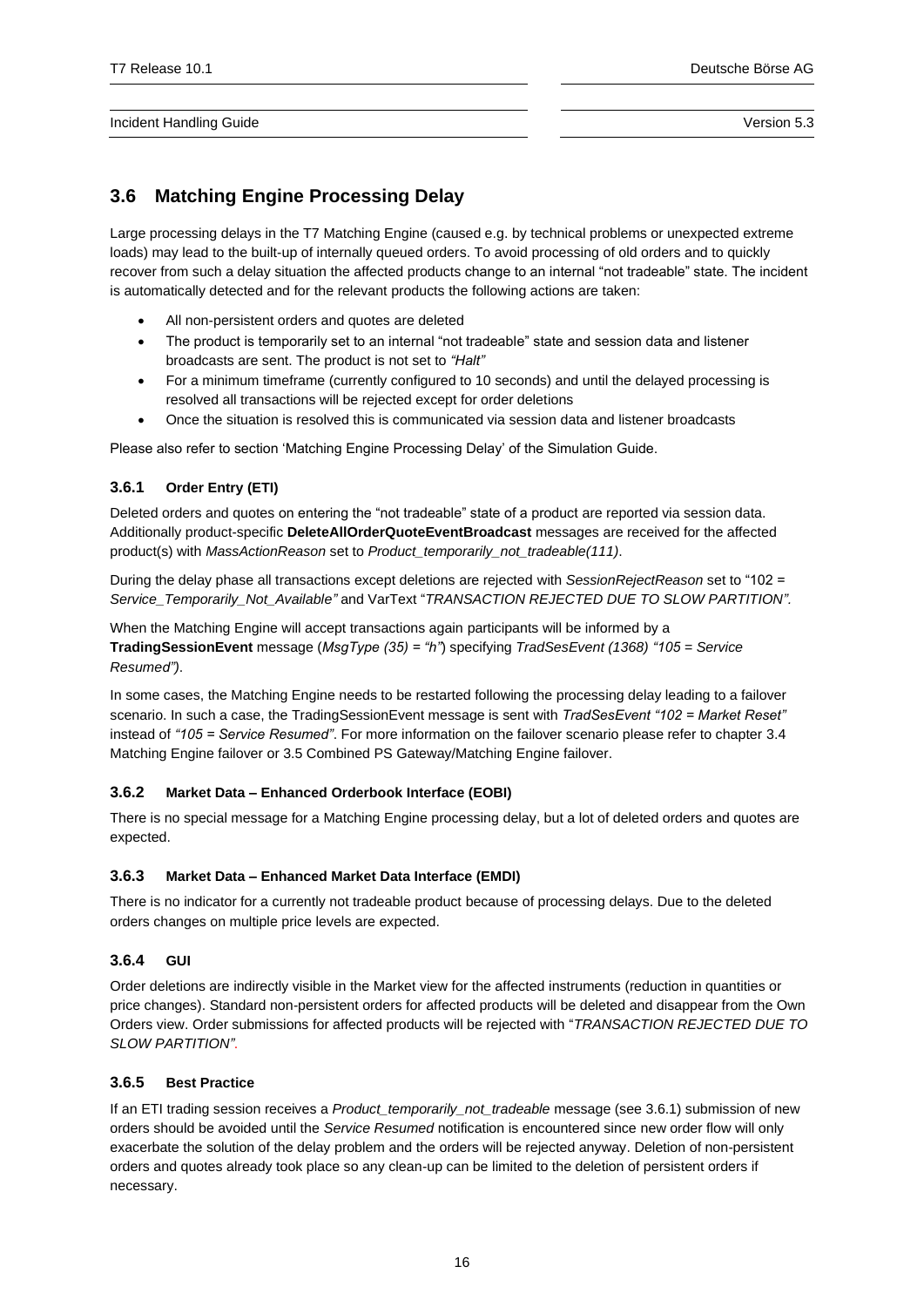# <span id="page-16-0"></span>**3.7 Fusebox Limit Breach**

To ensure the technical operability of the Matching Engine as well as communication to the other components, T7 has a limitation in place on the maximum number of book orders and quotes for a given product, for a group of products on a partition and for all products on a certain partition – the so called Fusebox.

Once a Fusebox limit has been breached, the following actions take place:

- The state of the affected product(s) is set to "Halt".
- The state of the affected instruments is set to "Restricted".
- All non-persistent orders and quotes of the affected product(s) are deleted.
- The Matching Engine rejects incoming add or modify order transactions. At the same time, order deletion requests are processed normally.
- Once the limit is no longer breached trading can continue after manual intervention by Market Supervision.

The Fusebox limit breach is reported via the Production Newsboard.

## <span id="page-16-1"></span>**3.7.1 Order Entry (ETI)**

A Public News message is sent to inform all customer sessions about the product state change to "Halt" due to Fusebox limit breach. Product-specific **DeleteAllOrderQuoteEventBroadcast** messages are received for the affected product(s) with *MassActionReason* set to *Product State Halt (105)*.

All incoming transactions except for deletions are rejected with the error message "*TRANSACTION NOT ALLOWED IN CURRENT INSTRUMENT STATE [RESTRICTED]."*.

## <span id="page-16-2"></span>**3.7.2 Market Data – Enhanced Orderbook Interface (EOBI)**

The product state change to "Halt" and the instrument state change to "Restricted" are reported. Additionally, a lot of deleted orders and quotes are expected.

## <span id="page-16-3"></span>**3.7.3 Market Data – Enhanced Market Data Interface (EMDI)**

The product state change to "Halt" and the instrument state change to "Restricted" are reported. Additionally, a lot of deleted orders and quotes are expected.

## <span id="page-16-4"></span>**3.7.4 GUI**

The message "Fusebox event changed product state to HALT. Product ID xxxx" is displayed in the Newsboard window. The affected instrument will show the phase "REST" (Restricted) in the Market view.

Order deletions are indirectly visible in the Market view for the affected instruments (reduction in quantities or price changes). Standard non-persistent orders for affected products will be deleted and disappear from the Own Orders view. Order submissions or modifications for affected products will be rejected with "*TRANSACTION NOT ALLOWED IN CURRENT INSTRUMENT STATE [RESTRICTED]"*.

## <span id="page-16-5"></span>**3.7.5 Best Practice**

<span id="page-16-6"></span>If an ETI trading session receives a Public News message that a product has been set to "Halt", submission of new orders and modification of book orders should be avoided until the product state has returned to "Pre-Trading" or "Trading". Deletion of non-persistent orders and quotes already took place so any clean-up can be limited to the deletion of persistent orders if necessary.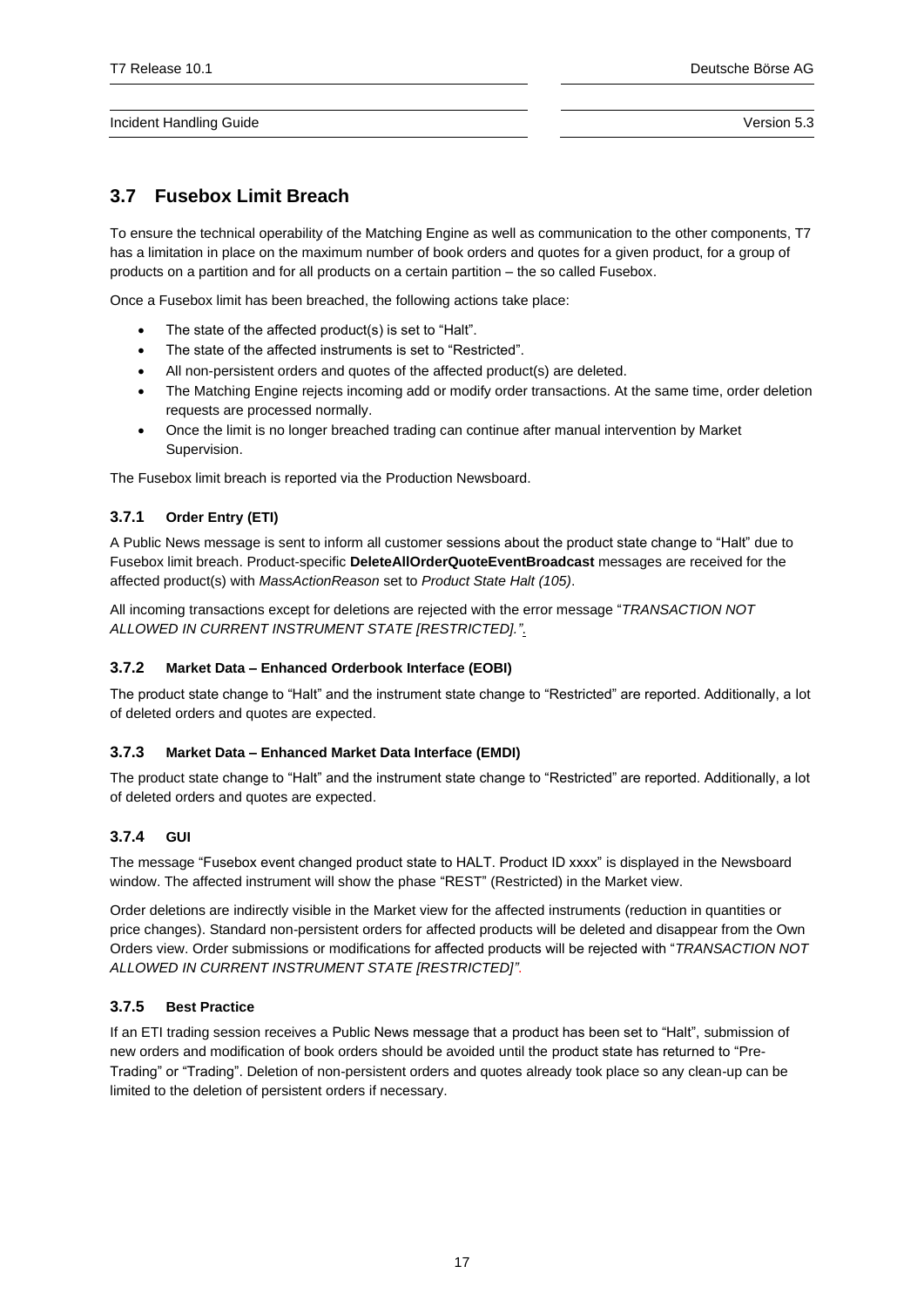# **3.8 Market Data Failover – MDI, EMDI and EOBI**

In the event of a failure of a market data disseminator the standby component will take over as soon as the failure is detected. The failover will be completely transparent on all streams other than the failed stream.

Note that since EOBI is sent out from the Matching Engine an EOBI failover occurs only in case of a Matching Engine failover or failure.

Please also refer to section 'Matching Engine Failover and Failure, EOBI Failure' of the simulation guide and Section 'Failure of the market data feed/Matching Engine' in the T7 Market and Reference Data Interfaces Manual.

## <span id="page-17-0"></span>**3.8.1 Order Entry (ETI)**

No reaction to the failed market data components.

## <span id="page-17-1"></span>**3.8.2 Market Data – Enhanced Orderbook Interface (EOBI)**

Note that since EOBI is sent out from the Matching Engine EOBI failover will always happen when the Matching Engine fails over (see chapters [3.4](#page-11-5) an[d 3.5](#page-13-0) for schemas of scenario). A change of source IP of the affected multicast streams will happen as the secondary takes over. The *ApplSeqNum* and *MsgSeqNum* in EOBI messages are both reset to 1 and the field A*pplSeqResetIndicator* is set to indicate the failover.

The Market Reset is communicated via an *Order Mass Delete* message. This is then followed by *Order Add* messages of all persistent (non-deleted) orders in the book.

## <span id="page-17-2"></span>**3.8.3 Market Data – Market Data Interface (MDI)**

A change of Source IP of the affected multicast streams will happen as the secondary takes over. The *SenderCompID* changes and the *PacketSeqNum* as well as the *MsgSeqNum* for affected products are reset to 1.



## **Fig. 3-6: MDI failover**

## <span id="page-17-3"></span>**3.8.4 Market Data – Enhanced Market Data Interface (EMDI)**

A change of Source IP of the affected multicast streams will happen as the secondary takes over. The

*SenderCompID* changes and the *PacketSeqNum* in the packet headers is reset to 1. The *MsgSeqNum* remains contiguous. For details how to handle this situation see the Market Data Reference manual.

| Participant                                                               | <b>Request</b> | Response/Broadcast/<br>T7 <sup>®</sup> (Core)<br>Participant<br><b>Market Data</b>                                          |
|---------------------------------------------------------------------------|----------------|-----------------------------------------------------------------------------------------------------------------------------|
| <b>HF Session</b>                                                         |                | Partition<br><b>EOBI</b><br>PS GW/ME<br><b>HF Session</b>                                                                   |
| <b>LF</b> session $\Box$                                                  | LF GW<br>LF GW | Standby PS GW/ME<br><b>Standby EOBI</b><br><b>LF</b> session<br>LF GW<br>Persistency<br>LF GW<br><b>Standby Persistency</b> |
| -> Market Data<br>- Trade Broadcast (BC)<br>Request/Response/Session data |                | <b>EMDI</b><br><b>Standby EMDI</b><br><b>MDI</b><br>Chairmallery & ACU                                                      |

## **Fig. 3-7: EMDI failover**

## <span id="page-17-4"></span>**3.8.5 GUI**

There is no visible effect in the Trader or Admin GUI.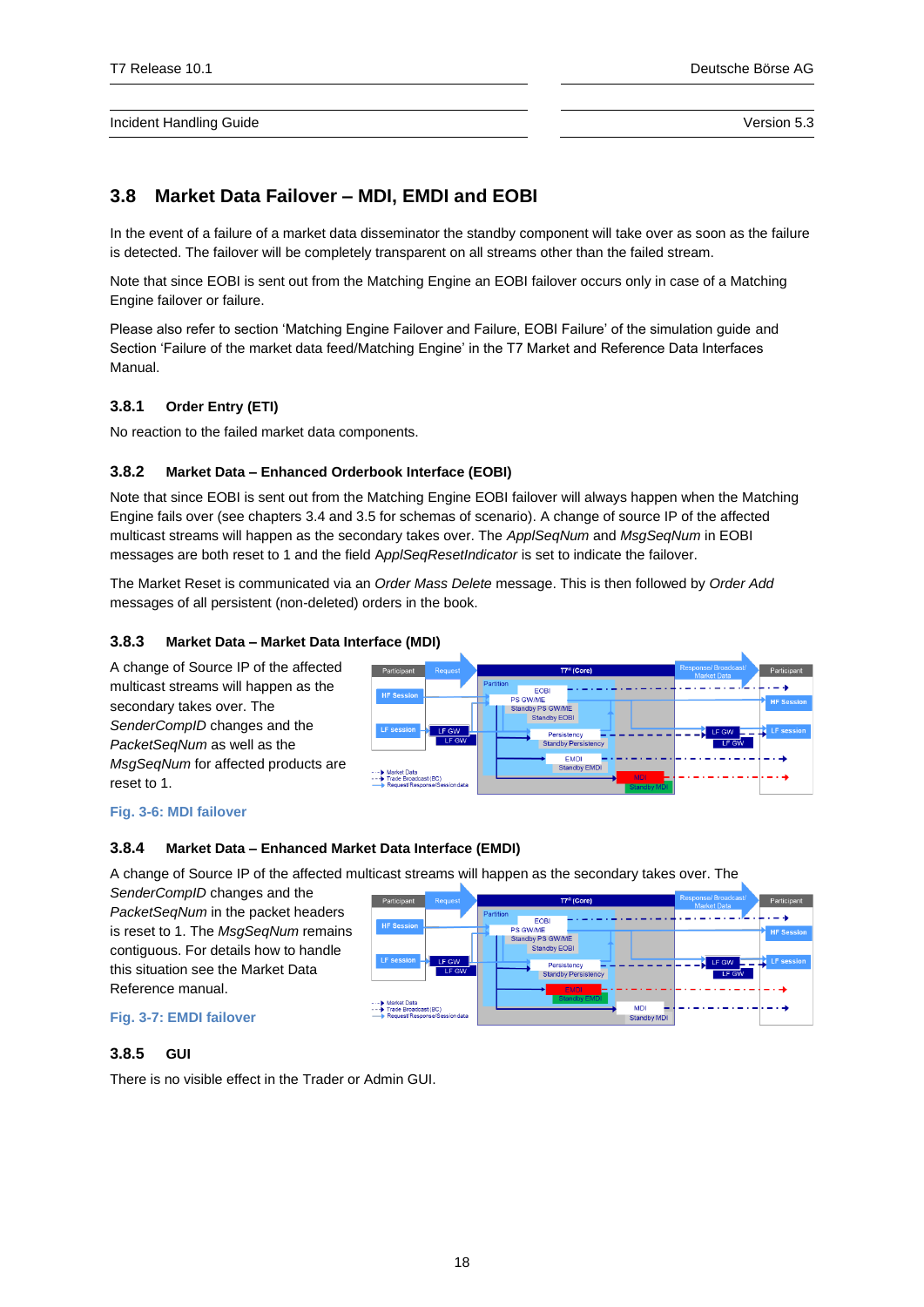## <span id="page-18-0"></span>**3.9 Persistency layer failover**

The persistency layer of the T7 trading system is running separately from the Matching Engine to ensure lowest

latency and highest throughput. The Services *TradeManager* (trade broadcast recovery) and *ApplSeq* (order status broadcast recovery) are the visible interface parts of the persistency layer and both services are deployed with a standby partner that takes over processing in case the primary component fails.



#### **Fig. 3-8: Persistency failover**

The failover of these components is completely transparent for all interfaces but sometimes duplicate or missing messages (gaps) might occur on an affected broadcast stream due to the failover. Handling of gaps and duplicates on these streams are already implicitly covered by the ETI application protocol via gap detection plus retransmission and duplicate detection.

Potential message gaps might occur on sequence number- based broadcast streams but will not happen for message key-based streams.

## <span id="page-18-1"></span>**3.10 Central component failure**

The T7 system design caters for an outage of single central component via failing over to a standby process. The complete failure of central component on a trading partition is thus very unlikely.

A central component is the Matching Engine (or combined PS Gateway/Matching Engine), EMDI, MDI, EOBI or one of the services form the Persistency Layer (see section [3.9\)](#page-18-0), but not the T7 Entry Service. If any of these components experience a failure, trading on that partition is stopped and the Matching Engine service becomes unavailable for that partition. This chapter applies also to the failure and re-start of the complete T7 system, i.e. a failure of all central components.



### **Fig. 3-9: Failure and restart of the complete T7 system**

Resolving the situation requires in all cases manual intervention of T7 operations and will take considerably longer than a few seconds as a restart of the Matching Engine is needed. The LF and FIX LF Gateways will usually be restarted in case of a re-start of the complete T7 system while they remain up in case of a re-start of a single partition. When the trading services are re-enabled initially all products on the affected partition are in product state *"Halt",* non-persistent orders and quotes are deleted and trading continues with an auction.

Though the Matching Engine service will be disabled when a central component fails it depends on the type of failed component in which order (and when) other services on that partition become unavailable between the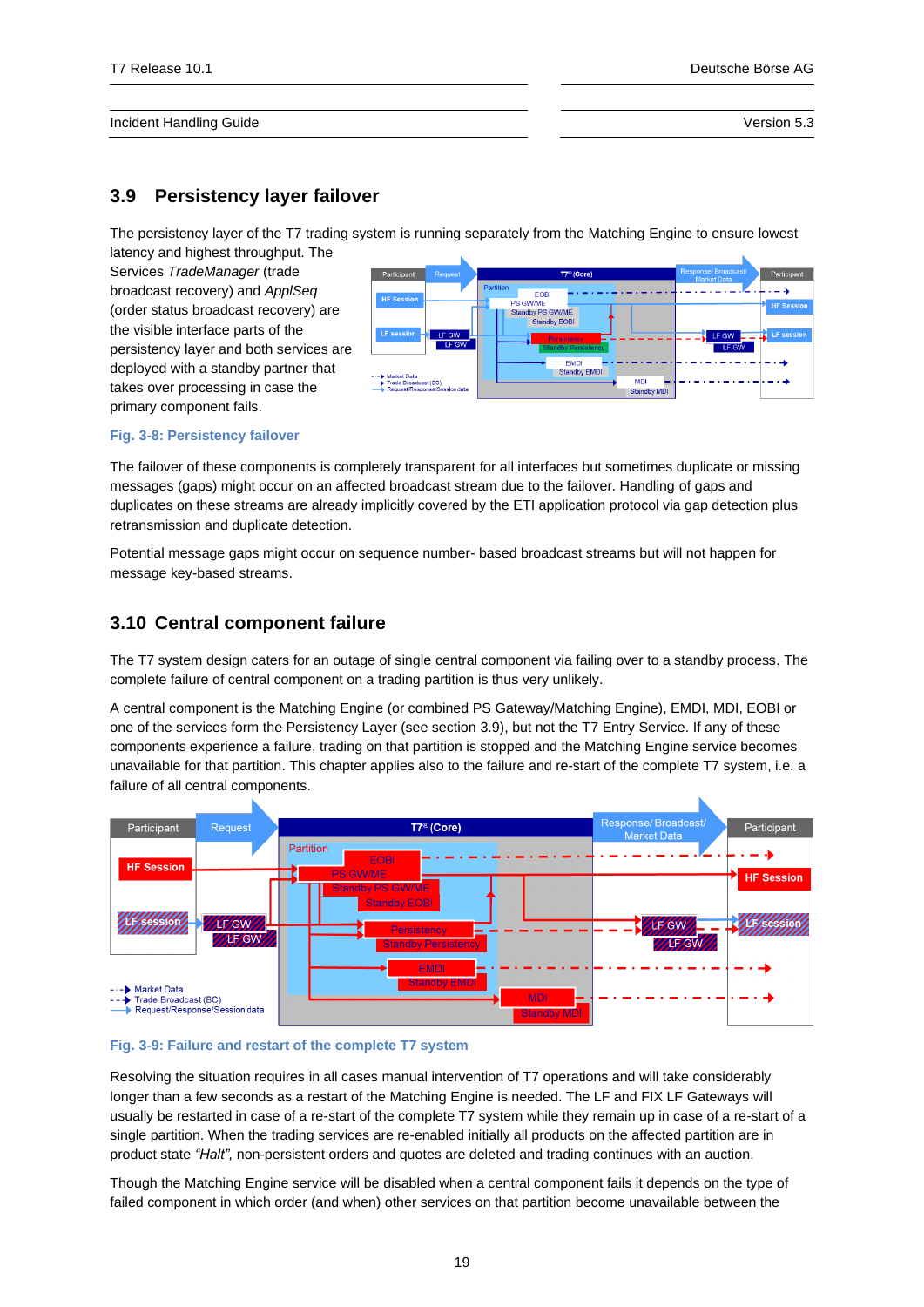incident and the re-start. For example, if the *ApplSeqStatus* service from the persistency layer fails the *TradeManagerStatus* might still be available and usable for a while until the manual shutdown is triggered. A Market Reset from the Matching Engine (see also section [3.4](#page-11-5) and sectio[n 3.5\)](#page-13-0) is not triggered until the restart, but since the Matching Engine service is unavailable, no orders can enter the system in the meantime.

Please note that due to the preliminary nature of all responses sent by the Matching Engine, it is crucial to synchronize the state of all orders with the order restatement in case a Market Reset has been issued by the Matching Engine, see [3.4,](#page-11-5) [3.5](#page-13-0) and [3.10.5,](#page-19-4) for details.

## <span id="page-19-0"></span>**3.10.1 Matching Engine or Combined PS Gateway/Matching Engine**

A complete failure of the Matching Engine or combined PS Gateway/Matching Engine manifests itself in a **ServiceAvailabilityBroadcast** message indicating at least the *MatchingEngineStatus* on partition <x> is unavailable (for further details, see section [3.4](#page-11-5) or [3.5\)](#page-13-0).

Depending on the type and order of failure unavailability indications for *ApplSeqStatus* and *TradeManagerStatus* are received in the same or additional **ServiceAvailabilityBroadcast** messages.

After a successful restart of all services this will be signaled by another **ServiceAvailabilityBroadcast** message with *MatchingEngineStatus* availability set to 1 for the partition (and when available also for the other services):

ServiceAvailabilityBroadcast.PartitionID = 1 ServiceAvailabilityBroadcast.MatchingEngineStatus = 1

After a restart of the T7 system, trading always continues with a Market Reset, all products set to product state *"Halt"* and an auction afterwards.

### <span id="page-19-1"></span>**3.10.2 Market Data – Enhanced Orderbook Interface (EOBI)**

As EOBI market data is sent out from the Matching Engine a failure of the EOBI component may only happen if the Matching Engine or combined PS Gateway/Matching Engine fails.

After the re-start, the *ApplSeqNum* and *MsgSeqNum* in EOBI messages are both reset to 1 and the field A*pplSeqResetIndicator* is set to indicate the restart. The Market Reset is communicated via an *Order Mass Delete* message. This is then followed by *Order Add* messages of all persistent orders in the book.

## <span id="page-19-2"></span>**3.10.3 Market Data – Enhanced Market Data Interface (MDI, EMDI)**

If the EMDI component is the failed central component no further snapshots will be received for products of the affected partition. In case another component failed no new data is received, but snapshots are still received.

There is no impact on MDI other than no new data is received for affected products.

After the re-start the *SenderCompID* will change and the *PacketSeqNum* and *MsgSeqNum* in the packet headers are reset to 1.

## <span id="page-19-3"></span>**3.10.4 GUI**

The Service Availability changes are indicated in the GUI status bar and displayed in detail in the Newsboard. Submitting orders for the respective partition during the failure time is not possible and requests will be rejected.

The changed order book on restart is displayed in corresponding market overviews and the product state change to *"Halt"* on restart is indicated additionally in the Newsboard view.

## <span id="page-19-4"></span>**3.10.5 Best Practice**

Recovery from a central component failure requires manual intervention by T7 operations and may take a considerable amount of time. The market situation and reopening of the market may include additional explanations and planning from the exchange side. Members are strongly advised to follow the exchanges Newsboard messages via ETI News Broadcast, T7 Trading GUI Newsboard, Newsboard webpages or SMS and Email Emergency Notifications. See section [2](#page-6-0) for details on these services.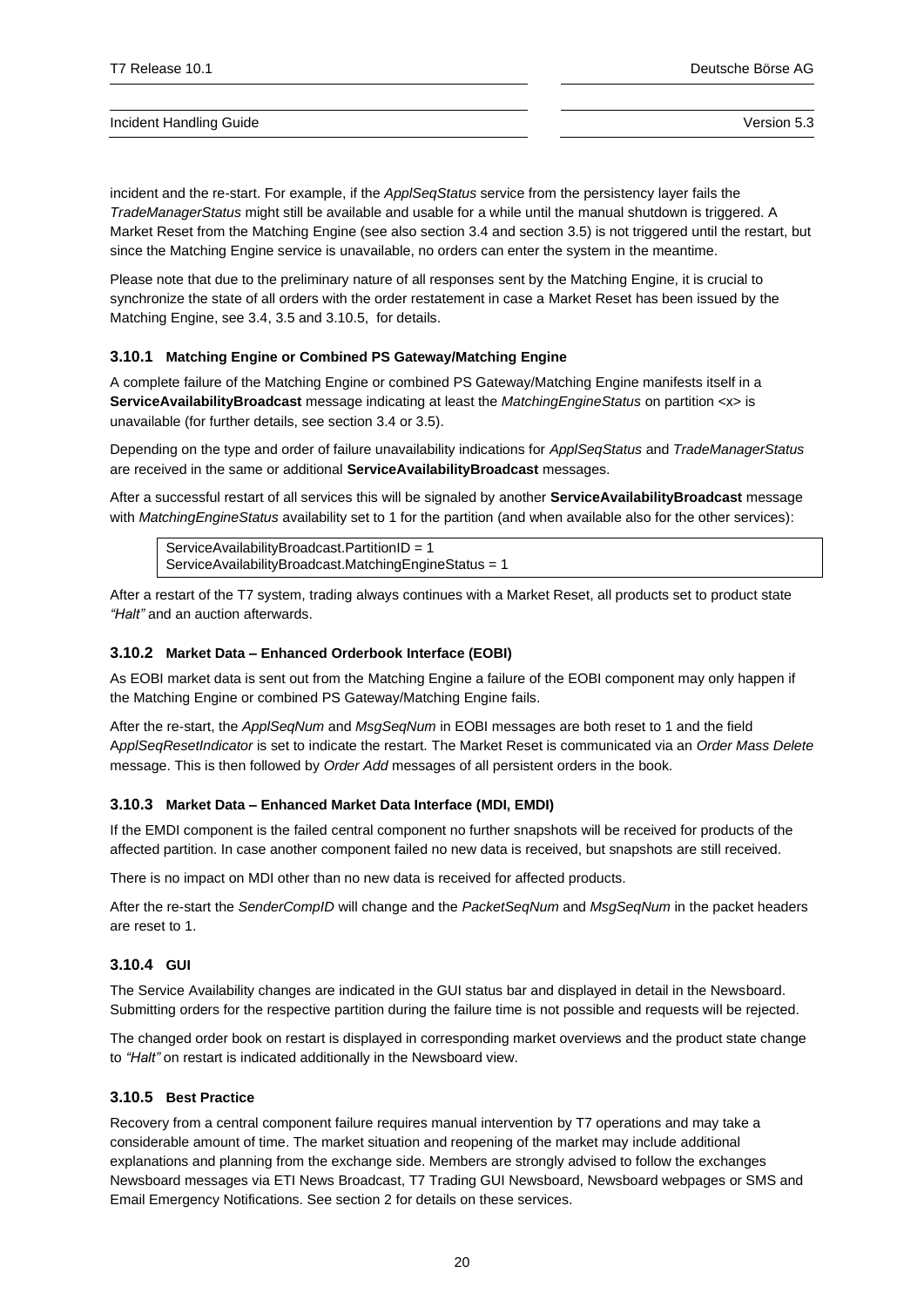There will be at least 15 minutes (30 minutes after a 3-hour outage) given to all participants after Order/Quote Management Service of a partition becoming available after a failure of a central component.

This means there will be ample time given before actual trading commences to maintain orders disseminated via the orderbook restatement and review trades via trade broadcast recovery. Orders reported in the restatement are part of the active order book and will become active once trading is resumed. The orders and trades can be (re)inquired via retransmission requests any time after the Order/Quote Management Service and the Trades Service becomes available. We recommend synchronizing the state of all orders with the restatement messages.

We urge participants to synchronize the states of all their orders with the restatement issued after Market Reset has been announced by the Matching Engine. The reason is that there may have been order modifications, order cancels, order adds, or order executions acknowledged by the Matching Engine which did not reach the persistency layer and thus are not taken into consideration after a Market Reset.

Information about legally binding execution of orders or quotes prior to the component failure must only be recovered from Trade Capture Reports on the Trade Broadcast stream. All trades reported via Trade Capture Reports will be unconditionally reported to the Clearing instances of the respective exchange.

Order or quote executions reported only via Execution Reports (or public market data) and not via Trade Capture Reports were not legally executed and according orders/quotes are after a partition restart either deleted (nonpersistent orders) or become again part of the active orderbook for successfully persisted orders. Between a partition restart and before actual trading is resumed there are no pending "in-flight" Execution Reports or Trade Capture Reports in the T7 system for that partition thus there is time to reconcile between these two broadcast streams. See ETI Manual 4.13.3 for technical details how to reconcile between Execution Reports and Trade Capture Reports.

# <span id="page-20-0"></span>**3.11 T7 Entry Service failover and failure**

When the primary component of the T7 Entry Service fails the standby component takes over in a fully transparent way. The T7 Entry Service broadcasts streams might reveal missing messages (gaps) or messages received twice. The streams are sequence number based so both effects are already implicitly covered by the application protocol via gap detection

plus retransmission and duplicate detection.



#### **Fig. 3-10: T7 Entry Service failover**

In case of a complete failure of the T7 Entry Service the according trade- and retransmission services become unavailable. Re-enabling the service requires manual intervention of T7 operations and will take considerably longer than a few seconds. On re-start of the services after a failure all TES products on that partition are initially in TES product state *OFF*.

## <span id="page-20-1"></span>**3.11.1 Order Entry (ETI)**

There is no visible impact at the ETI interface in a failover situation except for possibly duplicated or missing broadcast messages.

In case of a failure a **ServiceAvailabilityBroadcast** message indicates the TradeEntryService and its broadcast retransmission service on partition  $\langle x \rangle$  is unavailable. The data below is for partition 1 (FDAX)

```
ServiceAvailabilityBroadcast.PartitionID = 1 
ServiceAvailabilityBroadcast.TradeEntryServiceTradeDate = 0 
ServiceAvailabilityBroadcast.TradeEntryServiceRtmTradeDate = 0
```
During the service downtime all request submissions to the TradeEntryService or the according TradeEntryServiceRtm (broadcast retransmission service) are rejected.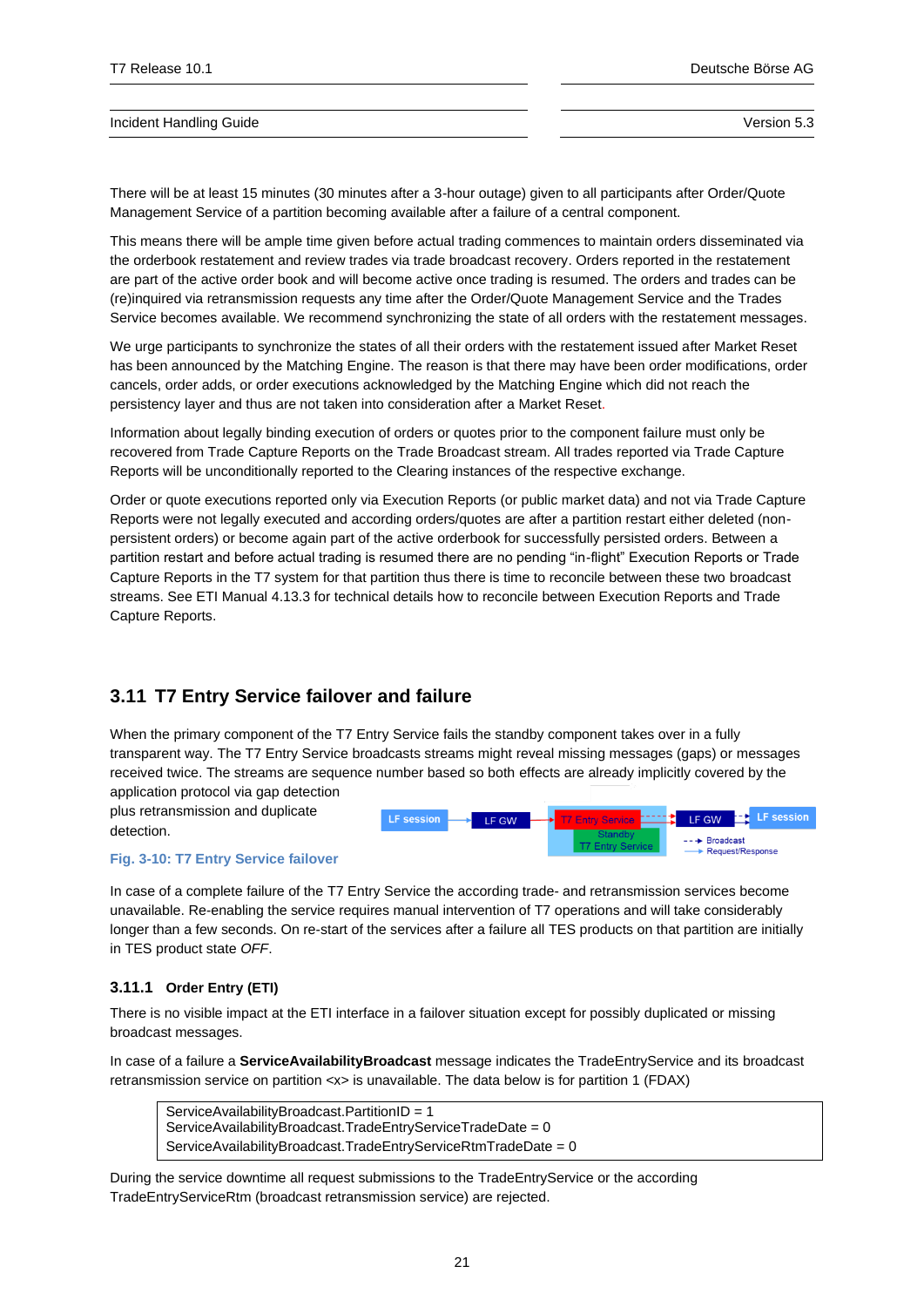Once the service is available again an according **ServiceAvailabilityBroadcast** message is distributed with the availability set to 1.

## <span id="page-21-0"></span>**3.11.2 Market Data – Enhanced Orderbook Interface (EOBI)**

No visible impact on EOBI.

### <span id="page-21-1"></span>**3.11.3 Market Data – Enhanced Market Data Interface (EMDI)**

No impact on EMDI on failover.

On re-start after a failure, the initial product states for TES products are reported.

## <span id="page-21-2"></span>**3.11.4 GUI**

The Service Availability changes are indicated in the GUI status bar and displayed in detail in the Newsboard. Submitting orders for the failed T7 Entry Service during failure time is not possible and such requests will be rejected.

## <span id="page-21-3"></span>**3.11.5 Best Practice**

After a complete failure and restart of the T7 Entry Service applications should check the highest available sequence numbers for all affected broadcast streams and close any potential gaps afterwards via retransmission requests.

## <span id="page-21-4"></span>**3.12 GUI unavailability**

When the infrastructure of the T7 GUI is not available client sessions will be potentially logged out and presented with the Login View. Until the infrastructure is available again no login attempts will be successful.

## <span id="page-21-5"></span>**3.12.1 Order Entry (ETI)**

There will be no effect on ETI sessions.

## <span id="page-21-6"></span>**3.12.2 Market Data – Enhanced Orderbook Interface (EOBI)**

There is no effect on EOBI data dissemination.

## <span id="page-21-7"></span>**3.12.3 Market Data – Enhanced Market Data Interface (EMDI)**

There is no effect on EMDI data dissemination.

## <span id="page-21-8"></span>**3.12.4 GUI**

Usage of the GUI is not possible, and logins will fail.

## <span id="page-21-9"></span>**3.12.5 Best Practice**

Members are advised to follow the exchanges Newsboard messages via ETI News Broadcast, the Newsboard Webpage, or information received via SMS and Email Emergency Notifications. Any news about the expected downtime or availability of the T7 GUI will be reported there. See sectio[n 2](#page-6-0) for more details on these services.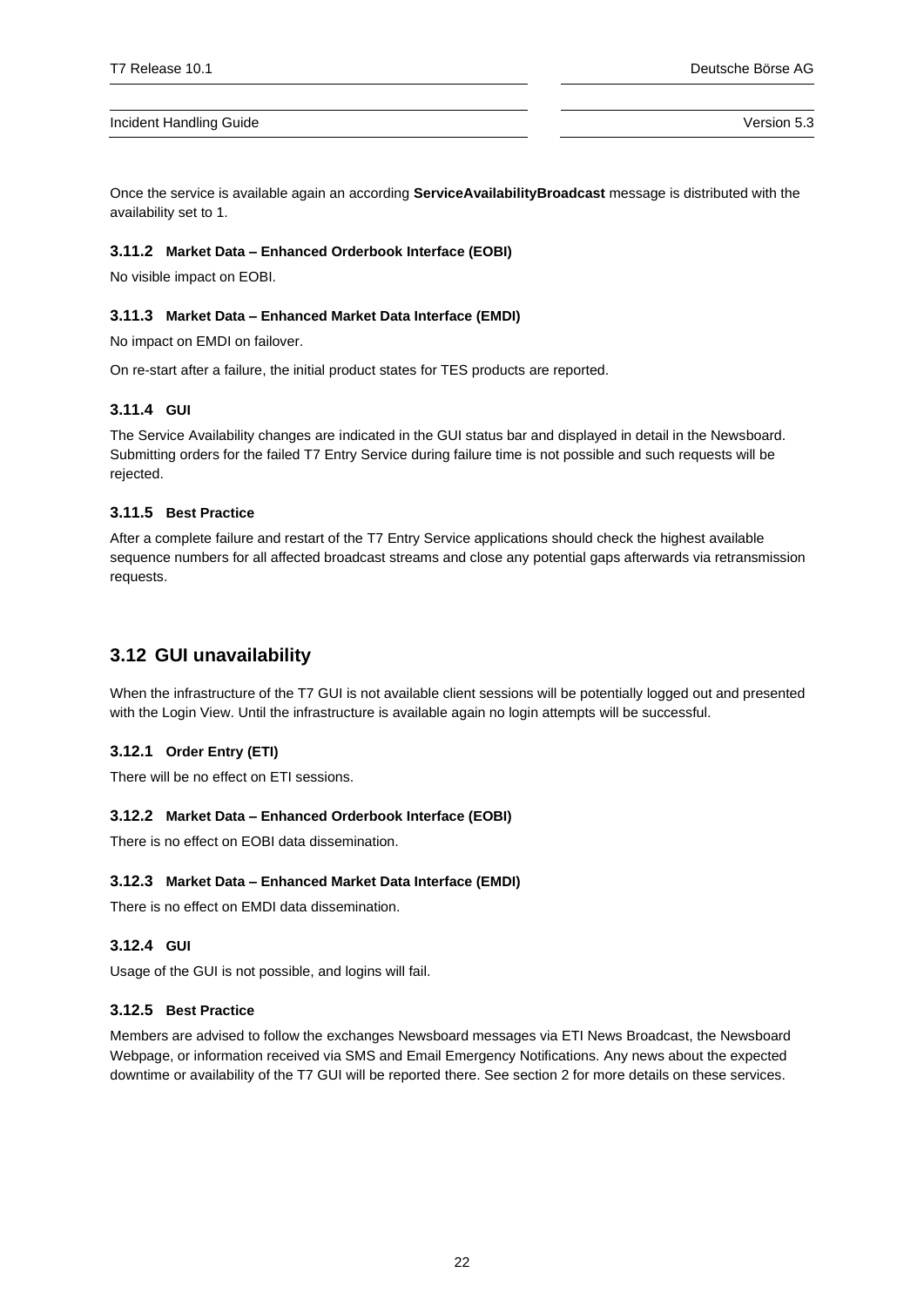# <span id="page-22-0"></span>**4. Appendix**

# <span id="page-22-1"></span>**4.1 Handling of Matching Engine Service Availability notifications**

Some scenarios in this section imply a **ServiceAvailabilityBroadcast** message indicating a change of MatchingEngineStatus (Order/Quote Management Service) for a given partition. As an example, when Order and Quote Management for partition 1 becomes unavailable the following **ServiceAvailabilityBroadcast** will be sent:

ServiceAvailabilityBroadcast.PartitionID = 1 ServiceAvailabilityBroadcast.MatchingEngineStatus = 0

This message does not always imply that a Matching Engine or combined PS Gateway/Matching Engine has failed, a failover is in progress or a Market Reset on that partition is performed. It thus also does not imply that all non-persistent orders and quotes are deleted. The deletion of non-persistent orders and quotes is always reported by a Market Reset (partition scope) or a Mass Cancel Event (session scope) on the session data and listener data streams.

Market Resets occur for example during a Matching Engine (see chapte[r 3.4\)](#page-11-5) or PS Gateway/Matching Engine failover (see chapter [3.5\)](#page-13-0), automatic Mass Cancels on session scope because of a LF Gateway failure (see [3.1\)](#page-8-1) or a connection loss between LF Gateway and a combined PS Gateway/Matching Engine (see [3.2\)](#page-9-5).

Due to race conditions in the T7 system it may happen that the Order/Quote Management Service is shortly unavailable and becomes available again without any other side effect.

## <span id="page-22-2"></span>**4.1.1 Best practice**

If the Order/Quote Management Service for a partition becomes unavailable and no Market Reset or Mass Cancel Event is received and deletion of non-persistent orders and quotes is required, the session should send a Mass Cancel Request for the respective required scope.